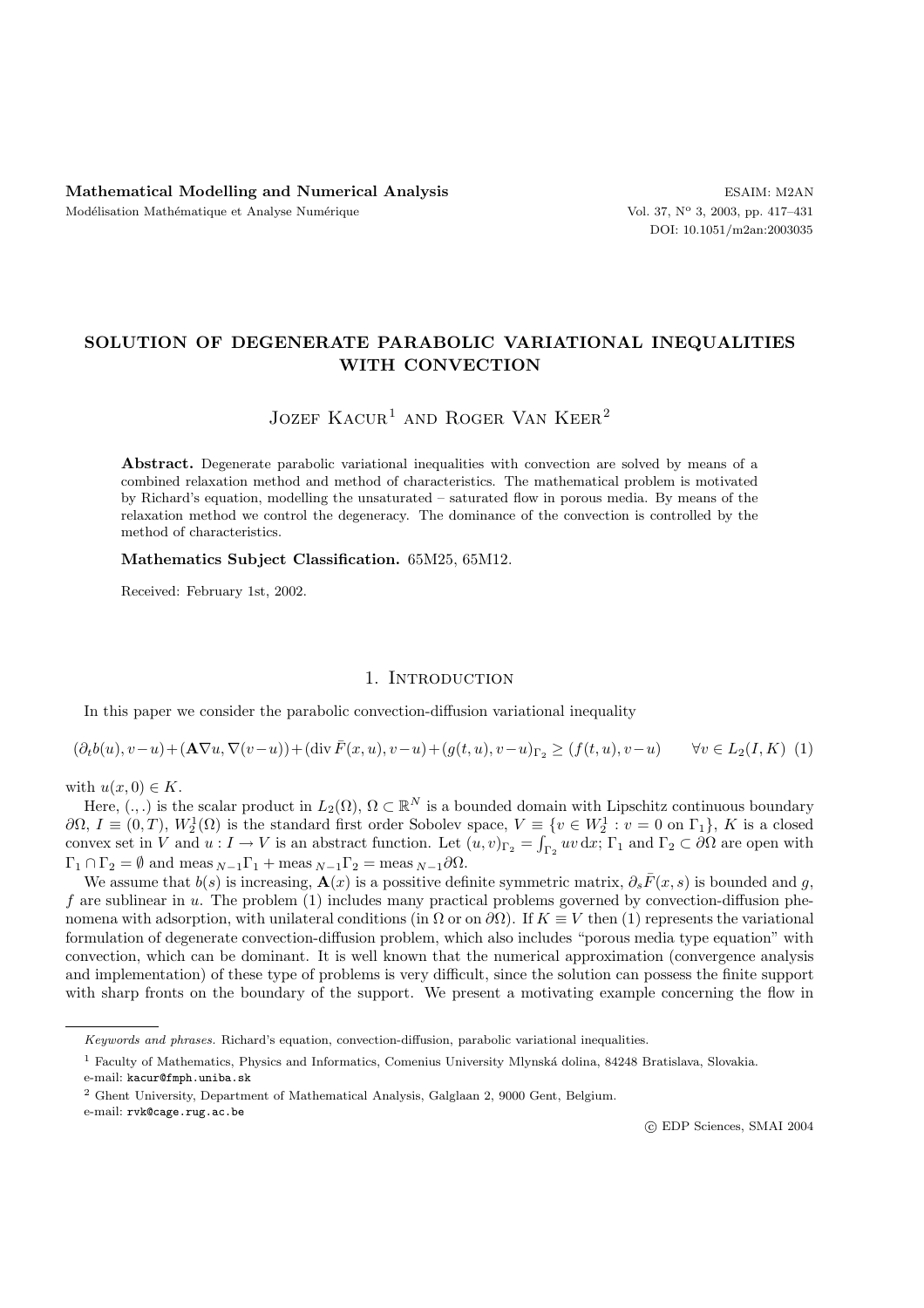unsaturated-saturated porous media governed by Richard's equation

$$
\partial_t \theta = \text{div}\,(k(h)\mathbf{A}(x)\nabla(h+z)).\tag{2}
$$

Here,  $\theta$  is the volumetric water content, h is the pressure head, k is the hydraulic permeability. We use the Van Genuchten–Mualem model, describing the retention and permeability curves

$$
\theta = \theta(h) = \theta_r + \frac{\theta_s - \theta_r}{(1 + (\alpha h)^n)^m}, \ \widetilde{k}(S) = S^{1/2} \left(1 - \left(1 - S^{1/m}\right)^m\right)^2,
$$

where  $S = \frac{\theta - \theta_r}{\theta_s - \theta_r}$  is the effective saturation and  $k(h) = \tilde{k}(\theta(h))$  for  $h < 0$ ,  $k(h) = 1$  for  $h > 0$ . Here,  $\theta_r$ ,  $\theta_s$ ,  $1 < n$  and  $m$ ,  $(m = 1 - \frac{1}{n})$ , are so called soil parameters. We verify that (2) is a degenerate parabolic equation<br>where the degeneracy occurs in both elliptic and parabolic (storativity) terms. This generates two interf where the degeneracy occurs in both elliptic and parabolic (storativity) terms. This generates two interfaces in the flow: the interface between dry and wet regions and the interface between unsaturated  $(h < 0)$  and saturated  $(h > 0)$  zones. These degeneracies can be transformed only to the parabolic term, using Kirchhoff's transformation

$$
u := \beta(h) = \int_0^h k(z)dz
$$
,  $b(u) := \theta(\beta^{-1}(u))$ .

Then, for  $h < 0$  (unsaturated zone) we obtain

$$
\partial_t b(u) - \operatorname{div} (\mathbf{A}(x)\nabla u) - \partial_z K(x, b(u)) = 0,\tag{3}
$$

where  $K(x, b(u)) = \mathbf{A}(x)\bar{e}\tilde{k}(b(u)), \bar{e}$  being the unit vector in direction z. The unknown u varies in the inter-<br>y<sup>al</sup>  $(u^*, 0)$ . Moreover, we can verify that  $b'(u^*) = \infty$ . The flow in the saturated zone  $b > 0$  is governed val  $(u^*,0)$ . Moreover, we can verify that  $b'(u^*) = \infty$ . The flow in the saturated zone  $h \geq 0$  is governed by<br>Darcy's law, which leads to the mathematical model Darcy's law, which leads to the mathematical model

$$
S_e \partial_t h - \text{div} \left( \mathbf{A}(x) \nabla (h+z) \right) = 0,\tag{4}
$$

where  $S_e$  is the specific (elasticity) storativity coefficient,  $k(h) \equiv 1$  for  $h \ge 0$  and  $\theta = S_e h$  – see [6]. Also here we can use Kirchhoff's transformation and obtain  $u = h$  for  $h > 0$ ,  $b(u) = S_e u$  and  $\mathbf{K}(x, b(u)) = \mathbf{A}(x)\overline{e}$ . If we prolong u and  $b(u)$  for  $u > 0$ , then (3) describes unsaturated-saturated flow in porous media. We can shift the unknown so that  $u^*$  will be translated to 0. Then, we are looking for a nonegative solution of (1). Generally, we are not able to guarantee that the numerical approximations of such a solution will be nonnegative too. Therefore, it is natural to reformulate (3) in terms of a variational inequality and to look for the solution in a closed convex set  $K = \{v \in V : v \ge 0\}$ . Thus, we arrive at a variational inequality of the type (1) with degenerated  $b(u)$ . The degeneracy  $b'(u^*) = \infty$  gives rise to sharp fronts between the wet region and the dry region  $(h = -\infty, i.e. u = u^*)$  in the unsaturated part of the porous media (infiltration phenomenon). The solution has a sharp front there. In this case the convective term  $\mathbf{K}(x, b(u))$  is effected by the gravitation. The boundedness of  $\partial_u$ **K** $(x, b(u))$  is required in our numerical approximation. We can verify that  $\partial_u$ **K** $(x, b(u))$  is bounded (uniformly in  $x \in \Omega$  for  $u \ge u^*$ ) provided that  $m < 1 - \frac{2}{n}$ . If we accept  $m = 1 - \frac{1}{n}$ , then we have the requirement  $n \ge 2$ , which is satisfied for a large scale of porous media requirement  $n \geq 2$ , which is satisfied for a large scale of porous media.

The mathematical formulation of (3) in terms of variational inequalities also allows us to consider unilateral boundary conditions which are quite natural for the unsaturated-saturated flow – see [2]. For an illustration we present the following model. Let us assume that on the part  $\Gamma_2 \subset \partial\Omega$  the medium is in contact with water, or air, or with both of them. When it is in contact with water, then a positive pressure has to be prescribed. When the medium is in contact with air, then either the flux is zero and the pressure is nonpositive (not prescribed), or the flux is positive and the pressure is zero (overflow). The mathematical formulation is as follows – see  $[2]$ 

- (i)  $h^+ = p *$  (data) on  $\Gamma_2$  where  $h > 0$ ;
- (ii)  $k(h)\mathbf{A}(\nabla h + \bar{e}) \cdot \nu \leq 0$  on  $\Gamma_2$  where  $h = 0$ ;<br>(iii)  $k(h)\mathbf{A}(\nabla h + \bar{e}) \cdot \nu = 0$  on  $\Gamma_2$  where  $h \geq 0$
- (iii)  $k(h)\mathbf{A}(\nabla h + \bar{e}).\nu = 0$  on  $\Gamma_2$  where  $h < 0$ .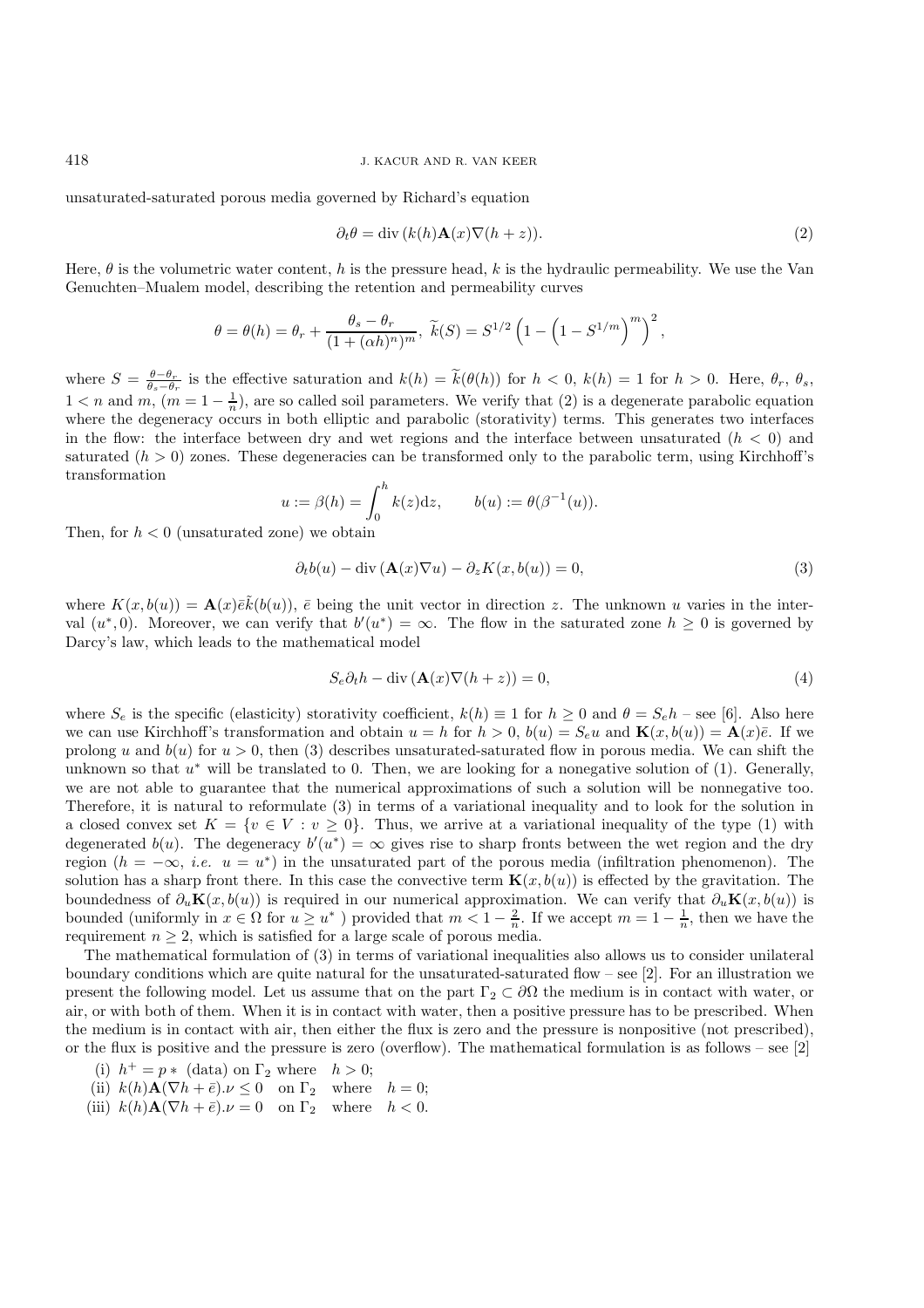$$
k(h)\mathbf{A}(\nabla h + \bar{e}) \cdot \nu(h - w) \le 0 \quad \text{on} \quad \Gamma_2, \ \forall w : w^+ = p * .
$$

We assume that  $p * \in L_2(I, W_2^1)$  and  $p * \geq 0$ . The mathematical formulation of this type of boundary conditions leads again to a variational inequality of the type (1). Using Kirchhoff's transformation (including the shi leads again to a variational inequality of the type (1). Using Kirchhoff's transformation (including the shifting mentioned above) we take the convex set  $L_2(I, K)$  in the form  $\{v \in L_2(I, V) : v \geq 0, (v + u^*)^+ = \beta(p*) \text{ on } \Gamma_2\}.$ Integrating by parts in  $(1)$  for a smooth solution u we obtain

$$
\left(\mathbf{A}\left(\nabla u+\bar{e}\tilde{k}(b(u))\right).\nu,u-v\right)_{\Gamma_2}\leq 0,
$$

from which the conditions (ii) and (iii) follow since  $sgn(u - v) = sgn(h - w)$ .

The mathematical model (1) has been analysed with respect to existence and uniqueness of the solution in [1] and [27]. Richard's equation (3) has been solved (by finite volume approximations) in [12] under the assumption that b is Lipschitz continuous. The variational inequality  $(1)$  has been solved by the relaxation method in [3] without convective term and with a Lipschitz continuous  $b$ .

The aim of our paper is to approximate the solution to (1) by the method of semi-discretization in time and by full discretization techniques and to prove their convergence. The approximation method is based on the relaxation method (to control the degeneracy of  $b$ ) – see [3, 15, 17–19, 25], and on a modification of the method of characteristics – see  $[4, 5, 7-11, 20, 22, 28, 29]$  among others. We follow the idea of regularized characteristics analysed in [20]. This allows us to include the dominance of the convective term  $\bar{F}$ , which, in addition, may depend on the unknown  $u$ .

In Section 2 we present the approximation scheme and we specify the assumptions on the data. The convergence of the semi-discretization scheme is proved in Section 3. The full discretization method is discussed in Section 4.

#### 2. Variational solution and the approximation scheme

By C we denote a generic positive constant. By  $L_{\infty}$ ,  $L_2$ ,  $W_2^1$ ,  $L_2(I, L_2)$ ,  $L_2(I, V)$ ,  $L_2(I, V^*)$ ,  $(V \subset W_2^1$  is a consequence of the distance of  $(V \subset W_2^1)$  is a consequence of  $V$ subspace), we denote standard functional spaces (see [23]). Let  $\|\cdot\|_{\infty}$ ,  $\|\cdot\|_{0}$ ,  $\|\cdot\|_{\ast}$  be the norms in  $L_{\infty}$ ,  $L_2$ , V and  $V^*$ , respectively.

We shall introduce the following 5 hypotheses:

- $(H_1)$   $b'(s) \ge \gamma > 0$  and  $|b(s)| \le C(1+|s|)$   $\forall s \in \mathbb{R}$ ,  $b(0) = 0$ . There exist regularizations  $b_n(s)$  with the properties:
	- (i)  $b_n(s) \to b(s)$  for  $n \to \infty$  locally uniformly;
	- (ii)  $|b_n(s)| \leq C_1 + C_2|s|;$
	- (iii)  $\min\{\theta'(s), \mu\} \le b_n'(s) \le K_n$ )  $\forall s \in \mathbb{R}$ , with  $K_n \to \infty$  for  $n \to \infty$  and with  $0 < \mu < C_e$ .<br>
	A(x) is symmetric and uniformly positive definite
- $(H_2)$   $\mathbf{A}(x)$  is symmetric and uniformly positive definite, *i.e.*  $(\mathbf{A}(x)\xi,\xi) \geq C|\xi|^2$  $\forall x \in \Omega, \forall \xi \in \mathbb{R}^N.$
- $(H_3) \| \partial_s \bar{F}(x,s) \|_{\infty} \leq C, |\text{div}_x \bar{F}(x,s)| \leq C_1(1+|s|).$
- $(H_4)$   $|f(t, x, s)| \leq C(1+|s|), \quad |\partial_t g(t, x, s)| \leq C(1+|s|)$  and  $|\partial_s g(t, x, s)| \leq C, \ \forall (x, t) \in \Omega \times I, \forall s \in \mathbb{R}.$
- (H<sub>5</sub>)  $u_0 \in K$  (K being a closed convex set in V).

**Remark 1.** The regularization  $b_n(s)$  of  $b(s)$  can be constructed as follows. Put

$$
\varrho_n(z) := \min\{b'(z), K_n\} \quad \text{and} \quad b_n(s) := \int_0^s \varrho_n(z) \mathrm{d} z,
$$

where  $K_n \to \infty$  for  $n \to \infty$ .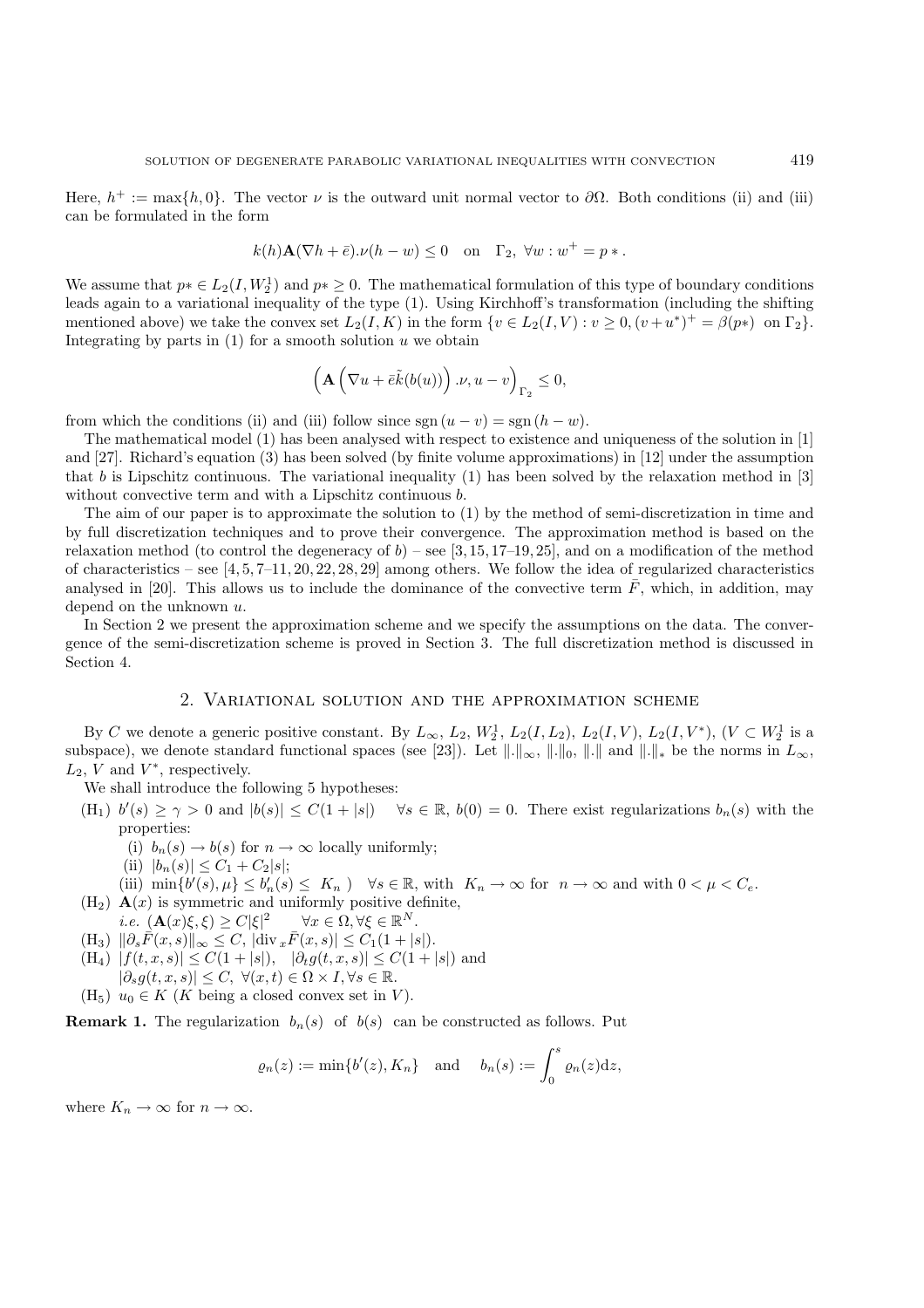If  $b(u)$  is not Lipschitz continuous, then we are not able to guarantee that  $\partial_t b(u) \in L_2(I, V^*)$ . If  $\partial_t b(u) \in$  $L_2(I, V^*)$  and  $v \in L_2(I, K)$  with  $\partial_t v \in L_2(I, L_2)$ , then

$$
\int_0^t \langle \partial_t b(u), v - u \rangle dt = (b(u(t) - b(u_0), v(t) - u(t)) - \int_0^t ((b(u) - b(u_0)), \partial_t (v - u)).
$$

Thus, in the general case we weaken the variational solution to (1) using integration by parts in the t-variable. We define the weak variational solution to (1) as follows

**Definition 1.**  $u \in L_2(I, V)$ , with  $b(u) \in L_2(I \times \Omega)$ , is a weak variational solution to (1) iff

$$
-\int_0^t (b(u) - b(u_0), \partial_t (v - u)) + (b(u(t) - b(u_0), v(t) - u(t)))
$$
  
+ 
$$
\int_0^t (\mathbf{A} \nabla u, \nabla (v - u)) dx + \int_0^t (\text{div } \overline{F}(x, u), v - u) dt \ge
$$
  

$$
\int_0^t (f(t, u), v - u) dx, \quad \forall v \in L_2(I, K) \quad \text{with} \quad \partial_t v \in L_2(I, L_2).
$$

Let  $u_i$  be an approximation of  $u(x, t)$  at time points  $t = t_i$ ,  $t_i = i\tau$ ,  $i = 1, \ldots, n$ , where  $\tau = \frac{T}{n}$  is the time step.<br>To control the convective term concerted by  $\bar{F}(x, u)$  we use the method of characteristics in th To control the convective term generated by  $\bar{F}(x, u)$  we use the method of characteristics in the following

way. Let  $\varphi^i(x)$  be the approximate characteristic map for the time interval  $(t_{i-1}, t_i)$  defined by

$$
\varphi^i(x) := x - \tau \omega_h * \partial_u \bar{F}(x, u_{i-1}), \qquad (\omega_h * z)(x) = \int_{R^N} \omega_h(x - \xi) z(\xi) d\xi,
$$

where  $\omega_h$  is a modifier:

$$
\omega_h(x) = h^{-N} \omega_1(\frac{x}{h}),
$$

with

$$
\omega_1(x) = \kappa \exp\left(\frac{|x|^2}{|x|^2 - 1}\right) \text{ for } |x| \le 1, \ \omega_1 = 0 \text{ for } |x| \ge 1, \ \int_{R^N} \omega_1(x) \mathrm{d}x = 1.
$$

We shall assume that  $h = \tau^{\omega}$  for  $\omega \in (0, 1)$ . The map  $\varphi^{i}(x)$  is a regularization of the map  $\bar{\varphi}(x) := x - \tau \partial \bar{F}(x, u, \tau)$  which is the Euler-backwards approximation of the  $\tilde{\varphi}^{i}(x)$ -characteristic defined by  $\tau \partial_u \bar{F}(x, u_{i-1})$ , which is the Euler-backwards approximation of the  $\tilde{\varphi}^i(x)$ -characteristic defined by the ODE

$$
\frac{dX(s;t_i,x)}{ds} = \bar{F}(X(s;t_i,x),u_{i-1}(X(s;t_i,x)) \text{ for } s \in (t_{i-1},t_i)
$$
\n(5)

with the initial condition  $X(t_i; t_i, x) = x$ . Then  $\widetilde{\varphi}^i(x) \equiv X(t_{i-1}; t_i, x)$ .<br>To control the dominance of the convective term and the degeneration

To control the dominance of the convective term and the degeneracy of the parabolic term we suggest the following approximation scheme. We determine  $u_i$  at the time point  $t_i$  (assuming that  $u_{i-1}$  is known) from the elliptic variational inequality

$$
\frac{1}{\tau}(\lambda_i(u_i - u_{i-1}), v - u_i) + (\mathbf{A}\nabla u_i, \nabla(v - u_i)) + (g(t, u_i), v - u_i)_{\Gamma_2} \ge
$$
\n
$$
(H(t, u_{i-1}), v - u_i) - \frac{1}{\tau}(u_{i-1} - u_{i-1} \circ \varphi^i, v - u_i), \quad \forall v \in K, \quad (6)
$$

where

$$
H(t, u_{i-1}) := f(t_i, x, u_{i-1}) - \text{div}_x \bar{F}(x, u_{i-1})
$$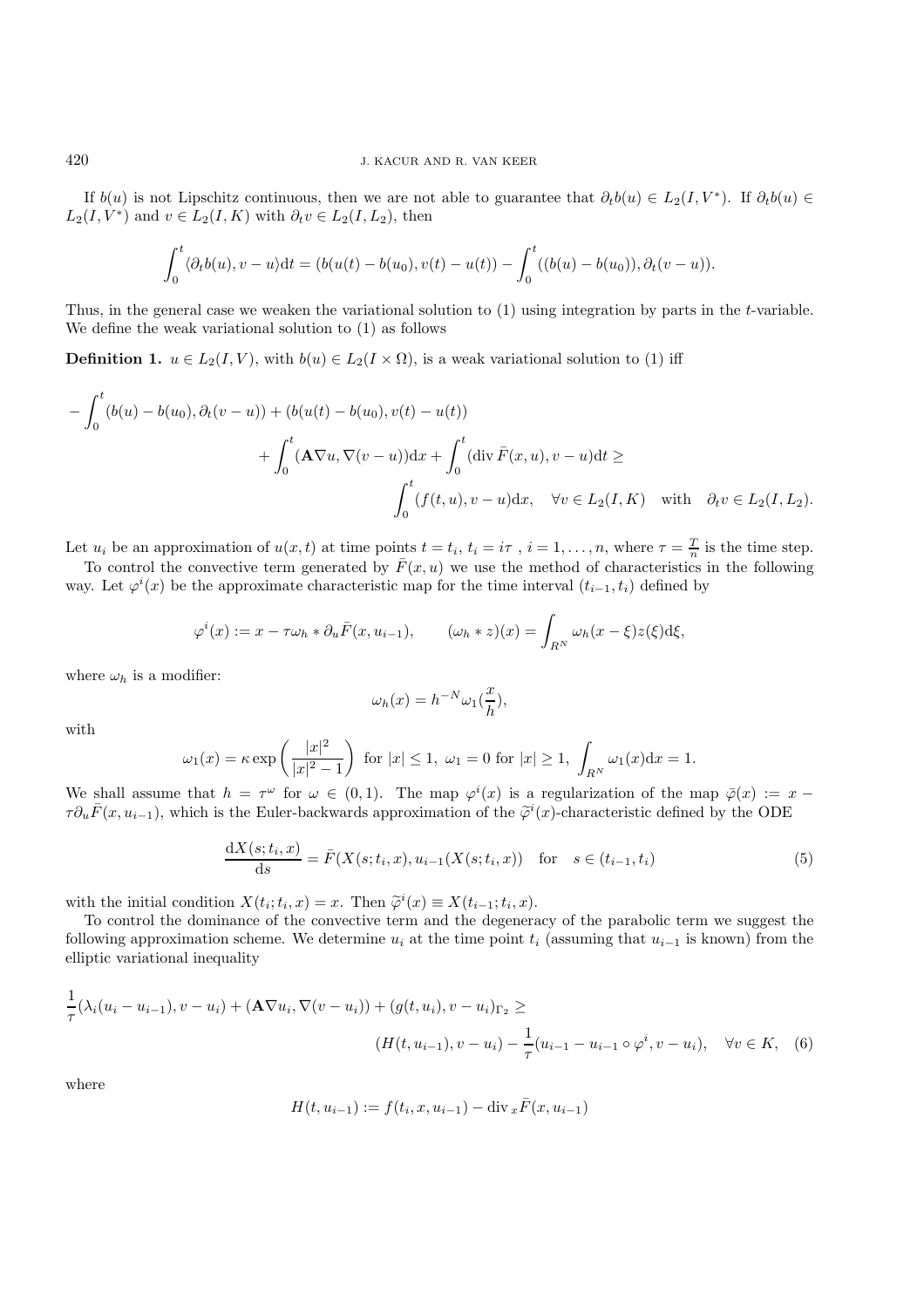and where  $\lambda_i \in L_{\infty}(\Omega)$  is a relaxation function which has to satisfy the "convergence condition"

$$
\left\|\lambda_i - \frac{b_n(u_i) - b_n(u_{i-1})}{u_i - u_{i-1}}\right\|_{\infty} < \tau.
$$
\n
$$
(7)
$$

Here, the convective term is included in the source term. In fact, the scheme (6, 7) is implicit with respect to  $(\lambda_i, u_i)$ . To determine  $\lambda_i$  we propose the iteration procedure

$$
(\lambda_{i,k-1}(u_{i,k}-u_{i-1}),v-u_{i,k})+\tau(\mathbf{A}\nabla u_{i,k},\nabla(v-u_{i,k}))+\tau(g_i,v-u_{i,k})_{\Gamma_2}\geq \tau(H(t_i,u_{i-1}),v-u_{i,k})-(u_{i-1}-u_{i-1}\circ\varphi^i,v-u_{i,k}) \quad \forall v\in K,\tag{8}
$$

with

$$
\lambda_{i,k} := \frac{b_n(u_{i,k}) - b_n(u_{i-1})}{u_{i,k} - u_{i-1}}.
$$
\n(9)

This concept of relaxation of the parabolic term has been used for variational equations in [17–19]. In fact, updating the value  $\lambda_{i,k}$ , we can simultaneously update the convective term, where in the place of  $\partial_u F(x, u_{i-1})$ we can take  $\partial_u \bar{F}(x, u_{i,k-1})$  to evaluate  $\varphi^i(x)$ .<br>Another practical improvement can be re-

Another practical improvement can be realized by shortening the time step in the convective process and thus increasing the order of approximation. In this case we use Euler's backwards approximation in (5) with smaller time steps. Let  $I_i^l = (t_{i-1}^{(l)} - t_{i-1}^{(l-1)}), l = 1, \ldots, m$ , where  $t_{i-1}^{(0)} = t_{i-1}$  and  $t_{i-1}^{(m)} \equiv t_i$ . We denote

$$
v(x) := \partial_u \overline{F}(x, u_{i-1}), v^h := \omega_h * v \equiv v_0^h, v_1^h(x) := x - \left(t_{i-1}^{(1)} - t_{i-1}\right) v_0^h(x)
$$

and

$$
v_l^{(h)}(x) := v_{l-1}^h(x) - \left(t_{i-1}^{(l)} - t_{i-1}^{(l-1)}\right) v^h \left(v_{l-1}^h(x)\right).
$$

Then we put

$$
\widetilde{\varphi}^{i}(x) := v_{m-1}^{h}(x) - \left(t_{i} - t_{i-1}^{(m-1)}\right) v^{h}\left(v_{m-1}^{h}(x)\right). \tag{10}
$$

Here,  $v_l^h(x)$  represents the position of the initial point x after l smaller time steps along the approximated characteristic in the time interval  $\left(t\right)$  $\sum_{i=1}^{(0)}$ ,  $t_{i-1}^{(l)}$ .

Thus, our approximation scheme  $(6, 7)$ , with the map  $\tilde{\varphi}^i$  taken from (10), represents the approximation of equation in the time interval  $(t_1, t_1)$  hased on superposition of the convective part, represented by the the solution in the time interval  $(t_{i-1}, t_i)$ , based on superposition of the convective part, represented by the last term of (6) (realized by shorter time steps  $I_i^l$ ) and the diffusive part (realized by the shorter time step  $\tau$ ).<br>The application of the method of characteristics requires the one to one property of the map  $a^i$ .

The application of the method of characteristics requires the one to one property of the map  $\varphi^i$ . The wegness requires the Linschitz-continuity of  $\varphi^i$  and its inverse. Since the velocity field represented convergence analysis requires the Lipschitz-continuity of  $\varphi^i$  and its inverse. Since the velocity field represented by  $v = \partial_u \bar{F}(x, u)$  depends on the unknown u, it is difficult to guarantee the one to one property for the map  $\varphi^i$ (resp.  $\tilde{\varphi}^i$ ) since it would lead to the boundedness of  $\nabla \bar{v}$  and consequently to the boundedness of  $\nabla u$ . But this is,<br>generally not true (especially when a porous media type phenomenon occurs). That's why w generally, not true (especially when a porous media type phenomenon occurs). That's why we are regularizing  $\bar{v}$ by  $\bar{v}^h$ . This allows us to guarantee the one to one property of  $\varphi^i$  (see [20]).

**Lemma 1.** *There exists*  $\tau_0, \tau_1, (\tau_1 < \tau_0)$ *, such that* 

- (i)  $\frac{1}{2}|x-y| \le |\varphi^{i}(x) \varphi^{i}(y)| \le 2|x-y|$  for  $\tau \le \tau_0$ <br>(ii)  $\frac{1}{2}|x-y| \le |\widetilde{\varphi}^{i}(x) \widetilde{\varphi}^{i}(y)| \le 2|x-y|$  for  $\tau \le \tau_1$
- 

*for all*  $x, y \in \overline{\Omega}$ *, and*  $i = 1, ..., n$ *, where*  $\widetilde{\varphi}^i$  *is from (10).*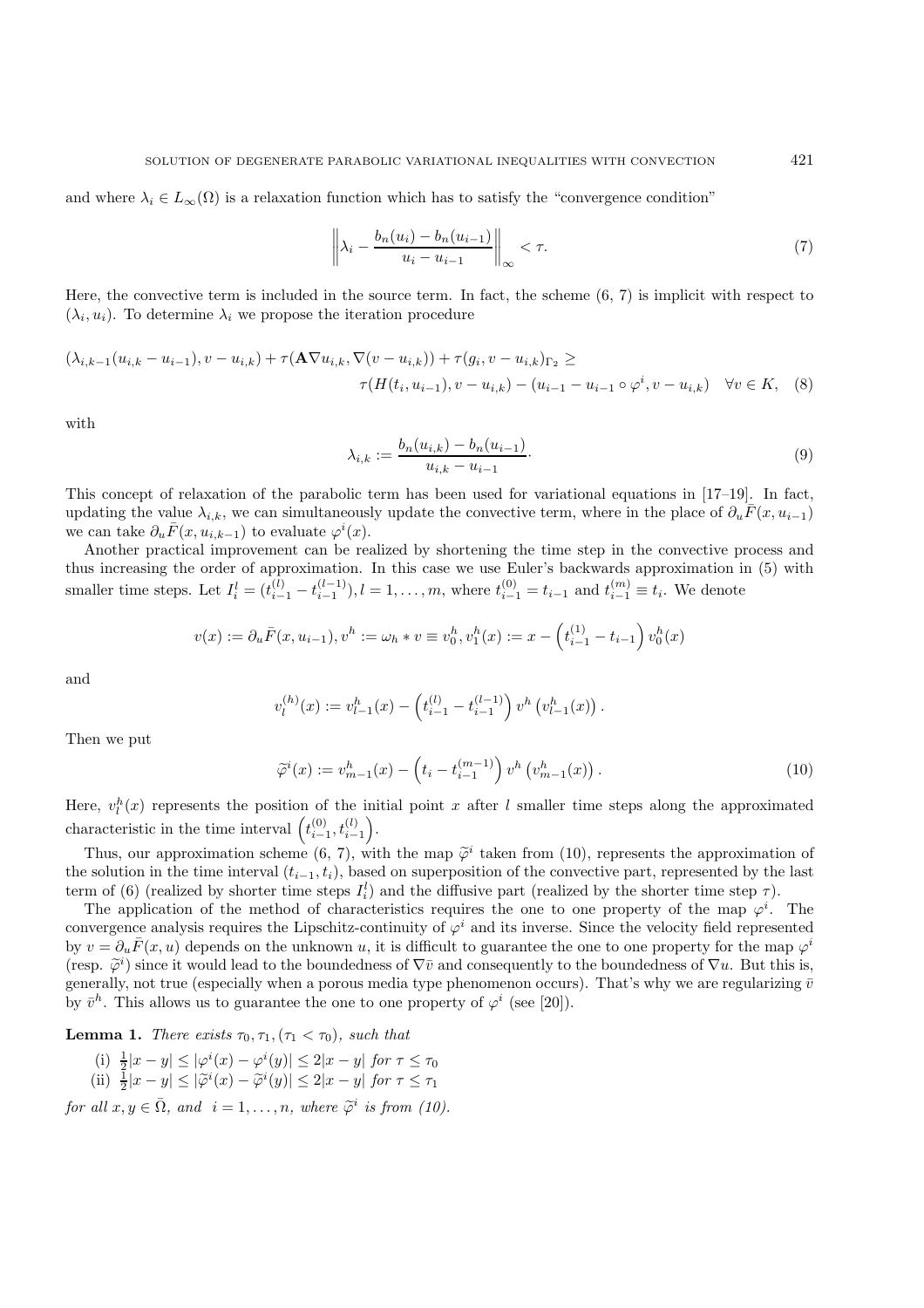*Proof.* Assertion (i) is proved in [20]. To proove (ii) we use (10) and the fact that  $\nabla v_l^h = \nabla v_{l-1}^h (1 + \tau_l \nabla_y (v^h)),$ <br> $\begin{bmatrix} (-1)^{l-1} & \nabla \psi_l^h \end{bmatrix}$  (a)),  $W_l$  we  $|\nabla \psi_l| \leq C$  Then we obtain  $(\tau_l \equiv |I_l^i|, y = \nabla v_{l-1}^h(x))$ . We use  $|\nabla \omega_h * g| \leq \frac{C}{h} ||g||_{\infty} \leq \frac{C}{h}$ . Then we obtain

$$
|\partial_{x_j} \{\widetilde{\varphi}^i(x)\}_j - 1| \leq \frac{\tau}{h} C (1 + \frac{\tau}{h}C + (\frac{\tau}{h})^2 C^2 + \dots + (\frac{\tau}{h})^{m-1} C^{m-1}) \leq C \frac{\tau}{h} \frac{1}{1 - (\tau/h)C},
$$
  

$$
|\partial_{x_j} \{\widetilde{\varphi}^i(x)\}_k| \leq C \frac{\tau}{h} \frac{1}{1 - (\tau/h)C},
$$

for any j and  $k = 1, \ldots, N, j \neq k$ . Here  $\{\bar{v}\}_j$  is the j<sup>th</sup> component of  $\bar{v}$ . Since  $h = \tau^{\omega}$ , with  $\omega \in (0, 1)$ , we obtain the required estimate *(ii)*.

The function  $\varphi^i$  maps  $\Omega$  into  $\Omega_i \subset \Omega^*$  for  $i = 1, \ldots, n$ , where  $\Omega^* \supset \Omega$  is a small neighbourhood provided that  $\tau \leq \tau_0$ . If  $\varphi^i(x) \notin \Omega$  then we extend  $u_{i-1}$  from  $W_2^1(\Omega)$  to  $\widetilde{u}_{i-1} \in W_2^1(\Omega^*)$  so that (see [26], prolongation of Nikolskii) Nikolskij),

$$
\|\widetilde{u}_{i-1}\|_{W_2^1(\Omega^*)} \le C \|u_{i-1}\|_{W_2^1(\Omega)}.\tag{11}
$$

**Remark 2.** The existence of the function  $u_i \in K$  satysfying (6), resp. (8), is guaranteed by [24] and by the fact that  $u_{i-1} \in L_2(\Omega)$  implies that  $u_{i-1} \circ \varphi^i \in L_2(\Omega)$  because of Lemma 1. The convergence of the iterations (8) and (9) has been analysed in [19] for variational equalities. The analysis can be adopted for variational inequalities.

## 3. Convergence of the scheme (6, 7)

First, we prove some *a priori* estimates for  $\{u_i\}_{i=1}^n$  and then we show the compactness of  $\{\bar{u}^n\}_{n=1}^\infty$  in the responding functional spaces. Here we define the Bothe's functions corresponding functional spaces. Here, we define the Rothe's functions

$$
\bar{u}^{n}(t) := u_{i} \quad \text{and } u^{n}(t) := u_{i-1} + \frac{t - t_{i-1}}{\tau}(u_{i} - u_{i-1})
$$
\n(12)

for  $t \in (t_{i-1}, t_i), i = 1, \ldots, n$ .

**Lemma 2.** *Under the assumptions*  $(H_1)$ – $(H_5)$  *it holds that* 

$$
\max_{1 \le j \le n} \int_{\Omega} B_n(u_j) dx \le C, \quad \sum_{i=1}^n \|u_i\|^2 \tau \le C, \quad \max_{i \in \mathbb{N}} \|u_j\|_0 \le C,
$$

$$
\sum_{i=1}^j \left( \frac{b_n(u_i) - b_n(u_{i-1})}{\tau}, \frac{u_i - u_{i-1}}{\tau} \right) \tau \le \varepsilon \sum_{i=1}^j \|\delta u_i\|_0^2 \tau + C_{\varepsilon},
$$

*where*  $\varepsilon > 0$  *is any small, fixed number.* 

*Proof.* We split

$$
\lambda_i(u_i - u_{i-1}) = b_n(u_i) - b_n(u_{i-1}) + \chi_i(u_i - u_{i-1})\tau,
$$
\n(13)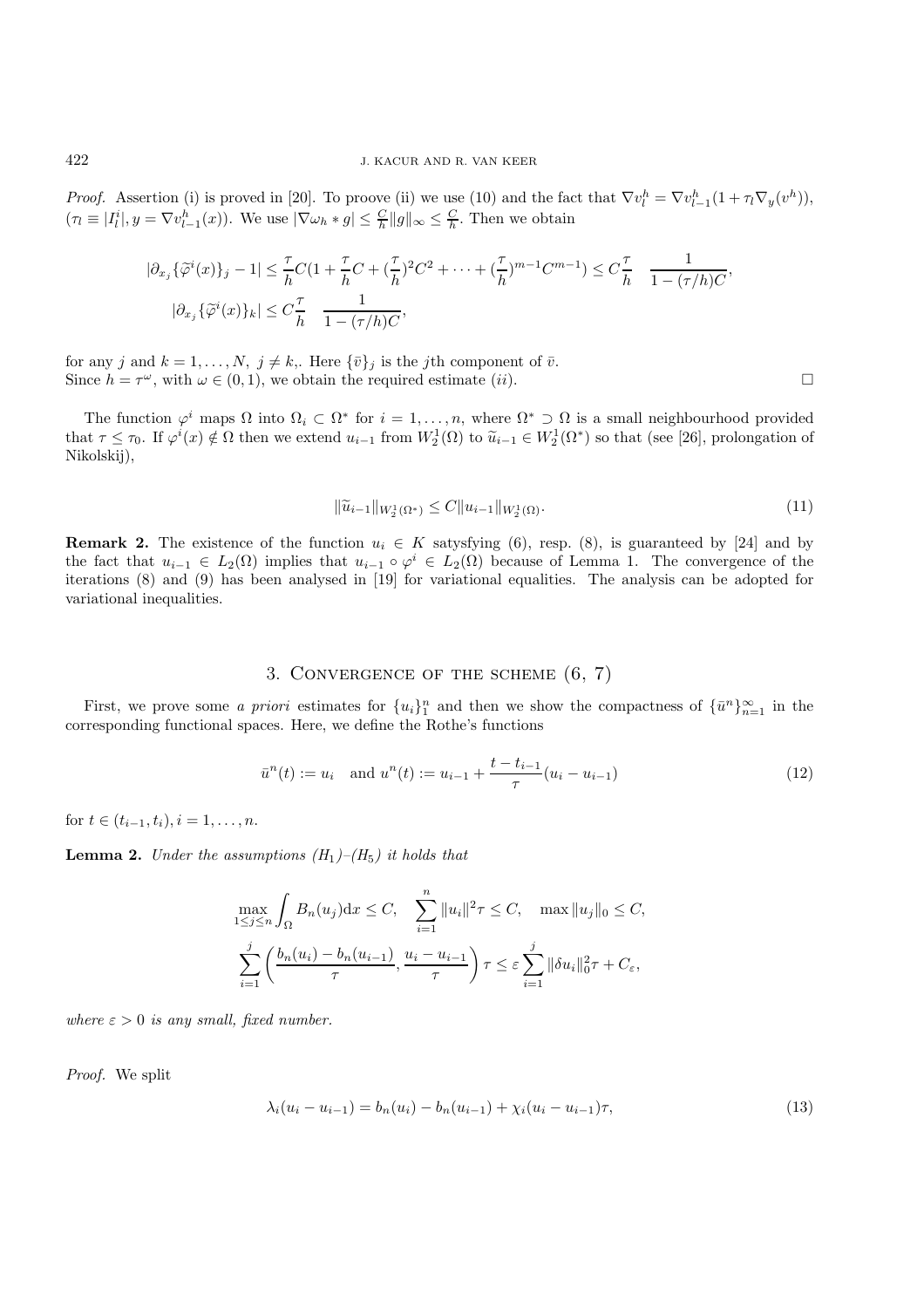where  $\|\chi_i\|_{\infty} \leq 1$  and next we put  $v = u^*$  ( $u^* \in K$  is fixed) into (6). We multiply the resulting inequality with  $\tau$  and sum up for  $i = 1, \ldots, j$ . We obtain

$$
\sum_{i=1}^{j} (b_n(u_i) - b_n(u_{i-1}), u_i) + \sum_{i=1}^{j} (\mathbf{A} \nabla u_i, \nabla u_i) \tau \leq \sum_{i=1}^{j} (b_n(u_i) - b_n(u_{i-1}), u^*) + \sum_{i=1}^{j} (\mathbf{A} \nabla u_i, \nabla u^*) \tau \n+ \sum_{i=1}^{j} (\chi_i(u_i - u_{i-1}), u_i - u^*) \tau + \sum_{i=1}^{j} (g(t_i, u_{i-1}), u_i - u^*)_{\Gamma_2} \tau \n+ \sum_{i=1}^{j} (H(t_i, u_{i-1}), u_i - u^*) \tau + \sum_{i=1}^{j} (u_{i-1} - u_{i-1} \circ \varphi^i, u_i - u^*).
$$

This inequality is briefly denoted as  $J_1 + J_2 \leq J_3 + \cdots + J_8$ . We successively estimate all terms. First we have

$$
J_1 = \sum_{i=1}^{j} (b_n(u_i) - b_n(u_{i-1}), u_i)
$$
  
=  $(b_n(u_j), u_j) - (b_n(u_0), u_0) - \sum_{i=1}^{j} (b_n(u_{i-1}), u_i - u_{i-1})$   
 $\ge (b_n(u_j), u_j) - (b_n(u_0), u_0) - \sum_{i=1}^{j} \int_{\Omega} \int_{u_{j-1}}^{u_j} b_n(z) dz$   
 $\ge \int_{\Omega} B_n(u_j) dx - \int_{\Omega} B_n(u_0) dx,$  (14)

where  $B_n(s) = sb_n(s) - \int_0^s b_n(z)dz$ . From hypotesis  $(H_2)$  and from Young's inequality,  $(ab \leq \delta \frac{a^2}{2} + \frac{1}{2\delta}b^2, \delta > 0$ arbitrary), we can estimate

$$
J_2 \ge C \sum_{i=1}^j \|\nabla u_i\|_0^2 \tau, \quad |J_3| \le \beta \|u_j\|^2 - C_\beta,
$$
  

$$
|J_4| \le \beta \sum_{i=1}^j \|\nabla u_i\|_0^2 + C_\beta, \quad |J_5| \le C_1 + C_2 \sum_{i=1}^j \|u_i\|_0^2 \tau.
$$

To estimate the boundary term we use  $(H_4)$ , the continuous imbedding  $V \hookrightarrow L_2(\partial\Omega)$  and the inequality, (see [26]),

 $||v||_{\partial\Omega}^2 \leq \varepsilon ||\nabla v||_0^2 + C_{\varepsilon} ||v||_0^2, \quad \forall v \in W_2^1, \quad \varepsilon > 0 \text{ arbitrary.}$ (15)

Then we obtain

$$
|J_6| \le \varepsilon \sum_{i=1}^j \|\nabla u_i\|_0^2 \tau + C_{\varepsilon} \sum_{i=1}^j \|u_i\|_0^2 \tau + C.
$$

Moreover, we readily get

$$
|J_7| \leq C_1 + C_2 \sum_{i=1}^j \|u_i\|_0^2 \tau.
$$

The critical point is to estimate  $J_8$ . For this purpouse we use the formula

$$
\frac{u_{i-1} - u_{i-1} \circ \varphi^i}{\tau} = \int_0^1 \nabla \widetilde{u}_{i-1}(x + s(\varphi^i(x) - x)) ds \cdot \omega_h * \partial_u \overline{F}(x, u_{i-1}). \tag{16}
$$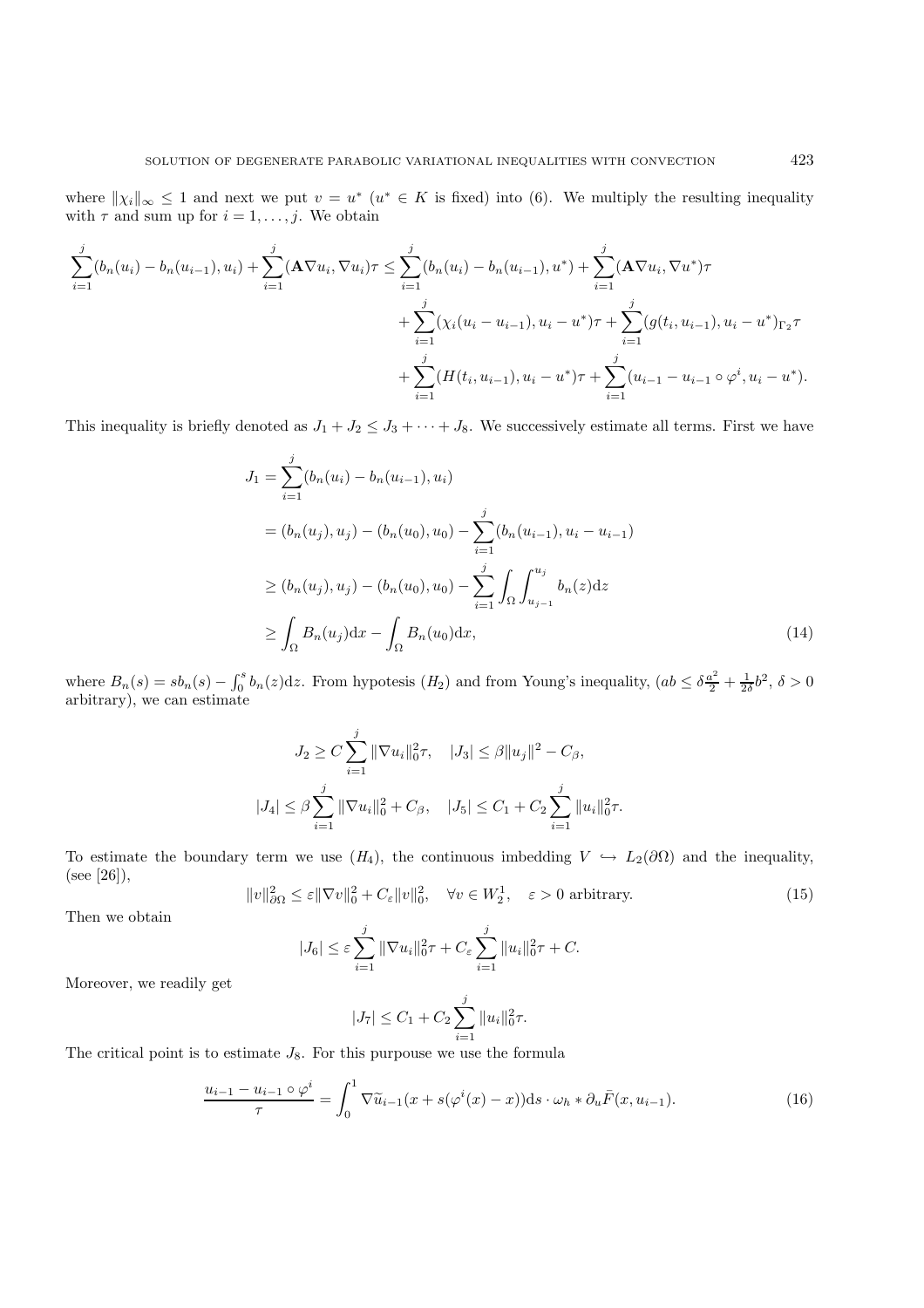Since  $\partial_u \bar{F}(x, u_{i-1})$  is bounded, (see  $(H_3)$ ),  $\omega_h * \partial_u \bar{F}(x, u_{i-1})$  is bounded too. Now we use (11) and Young's inequality to obtain

$$
|J_8| \le \beta \sum_{i=1}^j \|\nabla u_i\|_0^2 \tau + C_\beta \sum_{i=1}^j \|u_i\|_0^2 \tau + C.
$$

The asymptotic properties of  $b_n(s)$  guarantee that

$$
\gamma s^2 - C_2 \le B_n(s) \le C_1 s^2 + C_2,\tag{17}
$$

where  $\gamma$  is from hypotesis  $(H_1)$ . Consequently we get from (14)

$$
J_1 \ge \varepsilon \|u_j\|_0^2 - C. \tag{18}
$$

Substituting the estimates for  $J_1, ..., J_8$  in the inequality  $J_1 + J_2 \leq J_3 + ... + J_8$  and using Gronwall's argument we conclude that

$$
\max_{1 \le i \le n} \|u_i\|_0 \le C, \quad \max_{1 \le i \le n} \int_{\Omega} B_n(u_i) dx \le C, \quad \sum_{i=1}^j \|u_i\|^2 \tau \le C. \tag{19}
$$

Next we put  $v = u_{i-1}$  into (6) and sum up for  $i = 1, \ldots, j$ . We use the decomposition (13) and (16). In addition we apply the *a priori* etimates (19). This leads to

$$
\sum_{i=1}^{j} \left( \frac{b_n(u_i) - b_n(u_{i-1})}{\tau}, \frac{u_i - u_{i-1}}{\tau} \right) \tau + \sum_{i=1}^{j} (\mathbf{A} \nabla u_i, \nabla (u_i - u_{i-1})) + \sum_{i=1}^{j} (g(t, u_{i-1}), u_i - u_{i-1})_{\Gamma_2}
$$
\n
$$
\leq \varepsilon \sum_{i=1}^{j} ||\delta u_i||_0^2 \tau + C_{\varepsilon} \sum_{i=1}^{j} ||u_i||^2 \tau + \tau \sum_{i=1}^{j} ||\delta u_i||_0^2 \tau. \tag{20}
$$

For the 2nd term of the LHS, we use the symmetry of **A** to get

$$
\sum_{i=1}^{j} (\mathbf{A} \nabla u_i, \nabla (u_i - u_{i-1})) \ge \frac{1}{2} (\mathbf{A} \nabla u_j, \nabla u_j) - \frac{1}{2} \sum_{i=1}^{j} (\mathbf{A} \nabla u_0, \nabla u_0) + \frac{1}{2} (\mathbf{A} \nabla (u_i - u_{i-1}), \nabla (u_i - u_{i-1}))
$$
  
 
$$
\ge C_e (\|\nabla u_j\|_0^2 + \sum_{i=1}^{j} \|\nabla (u_i - u_{i-1})\|_0^2) - C_2.
$$
 (21)

There exists  $L > 0$  such that  $\tilde{g}(t, x, s) := g(t, x, s) - Ls$  is decreasing in s. Then due to hypothesis  $(H_4)$  we can estimate

$$
\sum_{i=1}^{j} (\tilde{g}(t, u_{i-1}), u_i - u_{i-1})_{\Gamma_2} \ge \int_{\Gamma_2} [G(t_j, u_j) - G(0, u_0)] \mathrm{d}x - C \sum_{i=1}^{j} ||u_i||_0^2 \tau,
$$

where  $G(t, x, s) = \int_0^s \tilde{g}(t, x, z) dz$ . Moreover, we have

$$
\sum_{i=1}^{j} (u_{i-1}, u_i - u_{i-1})_{\Gamma_2} = \frac{1}{2} ||u_j||_{\Gamma_2}^2 - \frac{1}{2} ||u_0||_{\Gamma_2}^2 - \frac{1}{2} \sum_{i=1}^{j} ||u_i - u_{i-1}||_{\Gamma_2}^2.
$$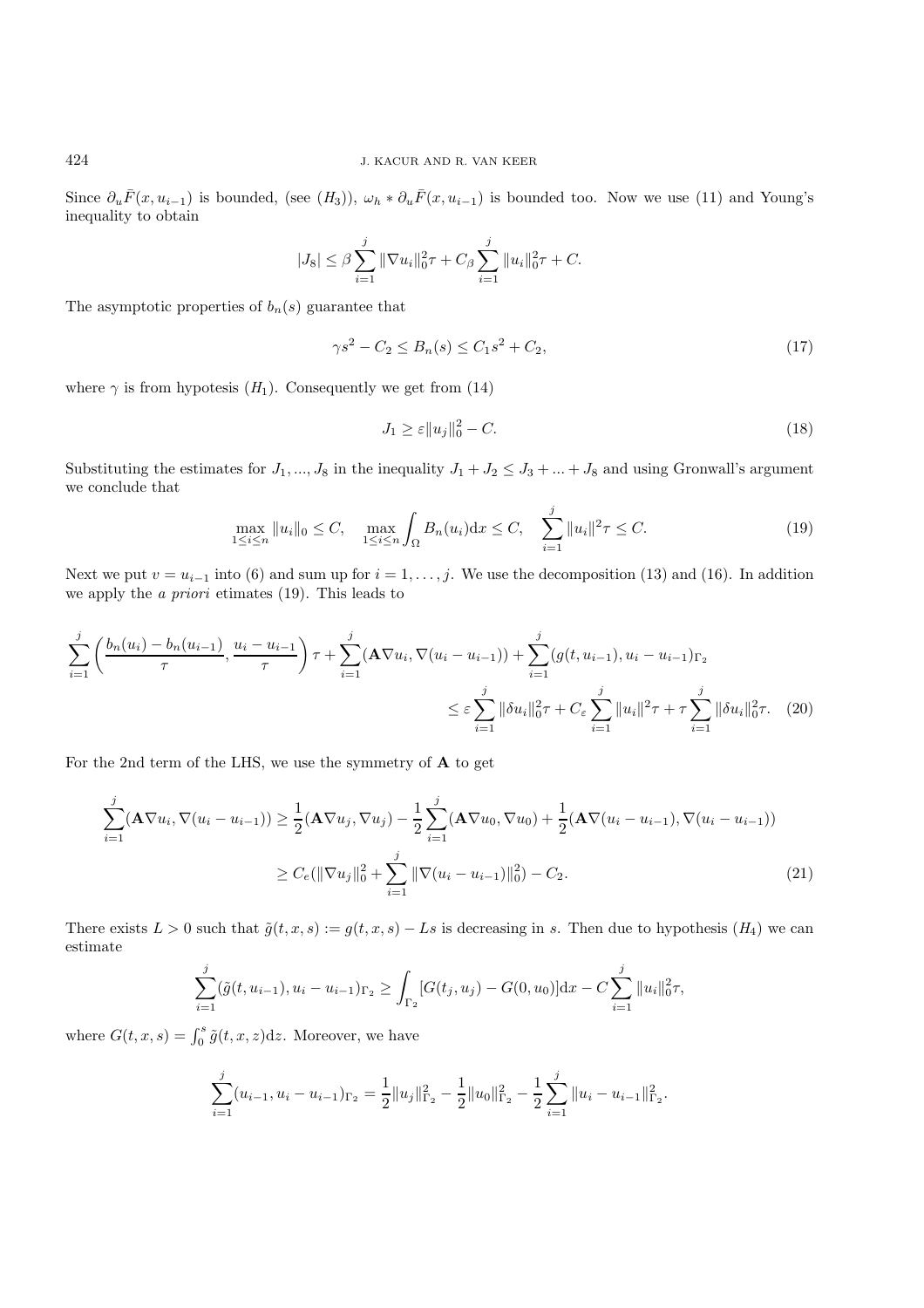$$
\sum_{i=1}^{j} (g(t, u_{i-1}), u_i - u_{i-1})_{\Gamma_2} \ge
$$
\n
$$
\varepsilon \|\nabla u_j\|_0^2 - C_{\varepsilon} \|u_j\|_0^2 - C \sum_{i=1}^{j} \|u_i\|_0^2 \tau - C \sum_{i=1}^{j} \|\nabla u_i\|_0^2 \tau - \varepsilon \sum_{i=1}^{j} \|\nabla (u_i - u_{i-1}\|_0^2 - C_{\varepsilon} \tau \sum_{i=1}^{j} \|\delta u_i\|_0^2 \tau - C_{\varepsilon} \ge
$$
\n
$$
\varepsilon \|\nabla u_j\|_0^2 - C_{\varepsilon} \tau \sum_{i=1}^{j} \|\delta u_i\|_0^2 \tau - C_{\varepsilon}.
$$
\n(22)

We invoke (21) and (22) in (20). Then from  $(H_1)$  and from Gronwall's argument we deduce the last estimate in Lemma 2. in Lemma 2.  $\Box$ 

A subsequence of  $\{n\}$  is denoted again by  $\{n\}$ .

**Lemma 3.**  $\{\bar{u}^n\}_{1}^{\infty}$  and  $\{b_n(\bar{u}^n)\}_{1}^{\infty}$  are compact in  $L_2(Q_T)$ . There exists  $u \in L_2(I, K)$  such that  $\bar{u}^n \to u$ ,  $b_n(\bar{u}^n) \to b(u)$  in  $L_2(I, L_2)$  and  $\bar{u}^n \to u$ , in  $L_2(I, V)$  Moreover,  $\partial_t u \in L_2(I, L_$  $b_n(\bar{u}^n) \to b(u)$  *in*  $L_2(I, L_2)$  *and*  $\bar{u}^n \to u$  *in*  $L_2(I, V)$ *. Moreover,*  $\partial_t u \in L_2(I, L_2)$  *and*  $\partial_t u^n \to \partial_t u$  *in*  $L_2(I, L_2)$ *.* 

*Proof.* We define

$$
\rho(s) = \min\{b'(s), \mu\} \quad \text{and} \quad W(s) = \int_0^s \rho(z) \mathrm{d}z.
$$

From  $(H_1)$  we have that  $b'_n(s) \geq \gamma > 0$  and

$$
\left(\frac{b_n(u_i)-b_n(u_{i-1})}{\tau}, \frac{u_i-u_{i-1}}{\tau}\right) \geq \gamma \|\delta(u_i)\|_0^2.
$$

Then, choosing  $\varepsilon$  sufficiently small in the last estimate in Lemma 2, we get the *a priori* estimate

$$
\sum_{i=1}^{n} \|\delta u_i\|_0^2 \tau \leq C.
$$

This estimate and  $(19)_3$  can be respectively rewritten in the form

$$
\int_{I} \|\partial_t u^n\|_0^2 dt \le C, \quad \int_{I} \|\bar{u}^n\|^2 dt \le C,
$$
\n(23)

which implies the compactness of  $\{\bar{u}^n\}$  in  $L_2(I, L_2)$  because of Rellich's compactness argument  $(W_2^1 \hookrightarrow L_2)$  –<br>see [26] Consequently, there exists a subsequence of  $L_n^{\bar{n}} \times \mathbb{R}$  and a function  $u \in L_2(I, L_2)$  see [26]. Consequently, there exists a subsequence of  $\{\bar{u}^n\}_{n=1}^{\infty}$  and a function  $u \in L_2(I, L_2)$  such that  $\bar{u}^n \to u$ <br>in  $L_2(I, L_2)$  (a subsequence of  $L_2(I, \bar{u}^n)$  is denoted again by  $\{u^{n+1}\}\$  From the fi in  $L_2(I,L_2)$  (a subsequence of  $\{\bar{u}^n\}$  is denoted again by  $\{\bar{u}^n\}$ ). From the first estimate in (23) we deduce that

$$
\int_I \|u^n - \bar{u}^n\|_0^2 dt \le \frac{C}{n} \quad \text{and} \quad \partial_t u^n \to \chi \quad \text{in } L_2(I, L_2).
$$

The 1st inequality implies that also  $u^n \to u$  in  $L_2(I,L_2)$ . Thus we find that  $\chi \equiv \partial_t u$ . From the asymptotic properties of  $b_n$ , (see  $(H_1)$ , (part (ii)) we have

$$
C_2(|\bar{u}^n|-1) \le b_n(\bar{u}^n) \le C_1(1+|\bar{u}^n|),
$$

which implies that  $b_n(\bar{u}^n) \to b(u)$  in  $L_2(I, L_2)$ . The weak convergence  $\bar{u}^n \to u$  in  $L_2(I, V)$  is a consequence of Lemma 2. Since  $L_2(I, K)$  is a closed convex subset of  $L_2(I, V)$ , we have that  $u \in L_2(I, K)$ . Thus Lemma 3 is proved. proved.  $\square$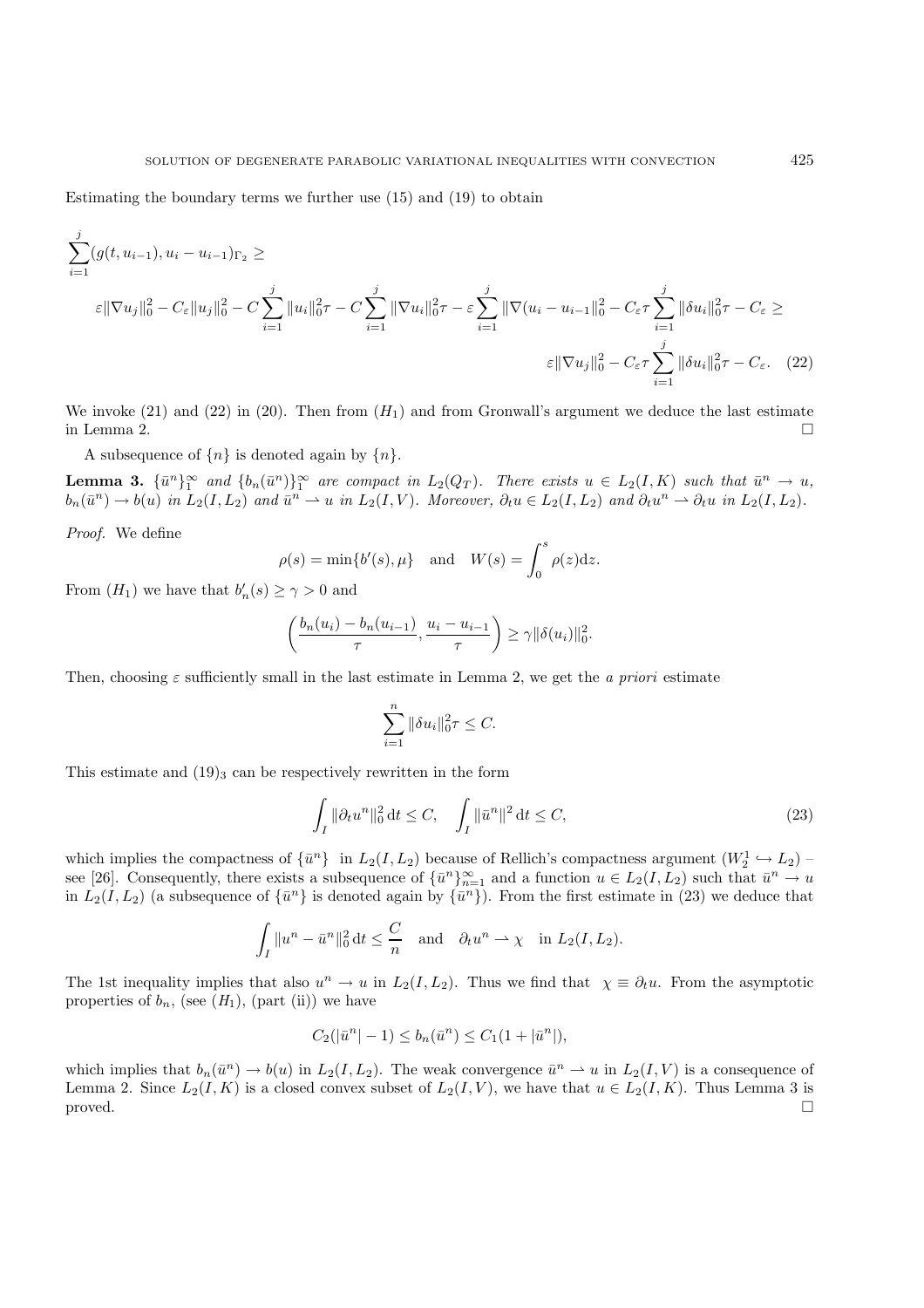Now we can formulate our main result. By  $\{\bar{u}^{\bar{n}}\}$  we denote a suitable subsequence of  $\{\bar{u}^{\bar{n}}\}$ .

**Theorem 1.** If the assumptions  $(H_1)$ – $(H_5)$  are satisfied, then there exists a weak variational solution  $u$  to the *problem (1) in the sense of Definition 1. Moreover,*  $\bar{u}^{\bar{n}} \to u$  *in*  $L_2(I, L_2)$ ,  $\bar{u}^{\bar{n}} \to u$  *in*  $L_2(I, V)$ *, where*  $\{\bar{u}^{\bar{n}}\}$  *is from (6, 7) and (12). If the weak variational solution is unique, then the original sequence*  $\{\bar{u}^n\}$  *is convergent.* 

*Proof.* We rewrite (6) in the form

$$
(\partial_t \widetilde{b}_n(\bar{u}^n), v - \bar{u}^n) + (\bar{\chi}^n(\bar{u}^n - \bar{u}^n), v - \bar{u}^n) + (\mathbf{A} \nabla \bar{u}^n, \nabla (v - \bar{u}^n)) + (\bar{g}^n(t, \bar{u}^n), v - \bar{u}^n)_{\Gamma_2} \ge
$$
  

$$
(\bar{H}^n(t, \bar{u}^n), v - \bar{u}^n) - \left(\frac{1}{\tau}(\bar{u}^n, -\bar{u}^n, \circ \bar{\varphi}^n), v - \bar{u}^n\right) \quad \forall v \in L_2(I, K), \quad (24)
$$

where

$$
\bar{u}^n_\tau := \bar{u}^n(t - \tau) \quad (\bar{u}^n(s) = u_0 \text{ for } s \in (-\tau, 0)),
$$

and where

$$
\tilde{b}_n(\bar{u}^n) = b_n(\bar{u}^n) + \frac{t - t_{i-1}}{\tau} (b_n(\bar{u}^n) - b_n(\bar{u}^n)) \text{ for } t \in (t_{i-1}, t_i), i = 1, ..., n,
$$

and

 $\bar{g}^n(t,s) = g(t_i,s)$  for  $t \in (t_{i-1}, t_i), i = 1, \ldots, n$ .

Similary, we introduce  $\bar{H}^n$ ,  $\bar{F}^n(t, \bar{u}^n_\tau)$  and  $\bar{\varphi}^n$ . We first integrate (24) over  $(0, t)$ . The first term leads to

$$
J_n(t) \equiv \int_0^t (\partial_t(\tilde{b}_n(\bar{u}^n) - \tilde{b}_n(u_0)), v - u^n) \, dz
$$
  
=  $(\tilde{b}_n(\bar{u}^n(t) - b_n(u_0), v(t) - u(t))$   
 $- \int_0^t (\tilde{b}_n(\bar{u}^n(z)) - b_n(u_0), \partial_t(v - u^n) \, dz).$ 

From Lemma 3 we deduce that

$$
J_n(t) \to (b(u(t)) - b(u(0)), v(t) - u(t)) - \int_0^t (b(u) - b(u_0), \partial_t (v - u)) \mathrm{d}t. \tag{25}
$$

To this end notice that

$$
\left| \int_0^t (\partial_t (\tilde{b}_n(\bar{u}^n) - \tilde{b}_n(u_0), \bar{u}^n - u^n) dt \right| \le 2 \int_I \|b_n(\bar{u}^n) - b_n(\bar{u}^n_\tau)\|_0 \|\partial_t u^n\|_0 dt
$$
  

$$
\le C \left( \int_I \|b_n(\bar{u}^n) - b_n(\bar{u}^n_\tau)\|_0^2 dt \right)^{1/2} \to 0 \quad \text{for } n \to \infty,
$$

since  $\bar{u}^n \to u$  and  $\bar{u}^n \to u$  in  $L_2(I, L_2)$ .<br>Similarly we obtain for the 2nd term

Similarly we obtain for the 2nd term in (24)

$$
\int_0^t (\bar{\chi}^n(\bar{u}^n - \bar{u}^n_\tau), \bar{u}^n - \bar{u}^n_\tau) dt \to 0 \quad \text{for } n \to \infty.
$$
 (26)

From  $\bar{u}^n \rightharpoonup u$  in  $L_2(I, V)$  it follows that

$$
\int_0^t (\mathbf{A} \nabla \bar{u}^n, \nabla v) dt \to \int_0^t (\mathbf{A} \nabla u, \nabla v) dt
$$
\n(27)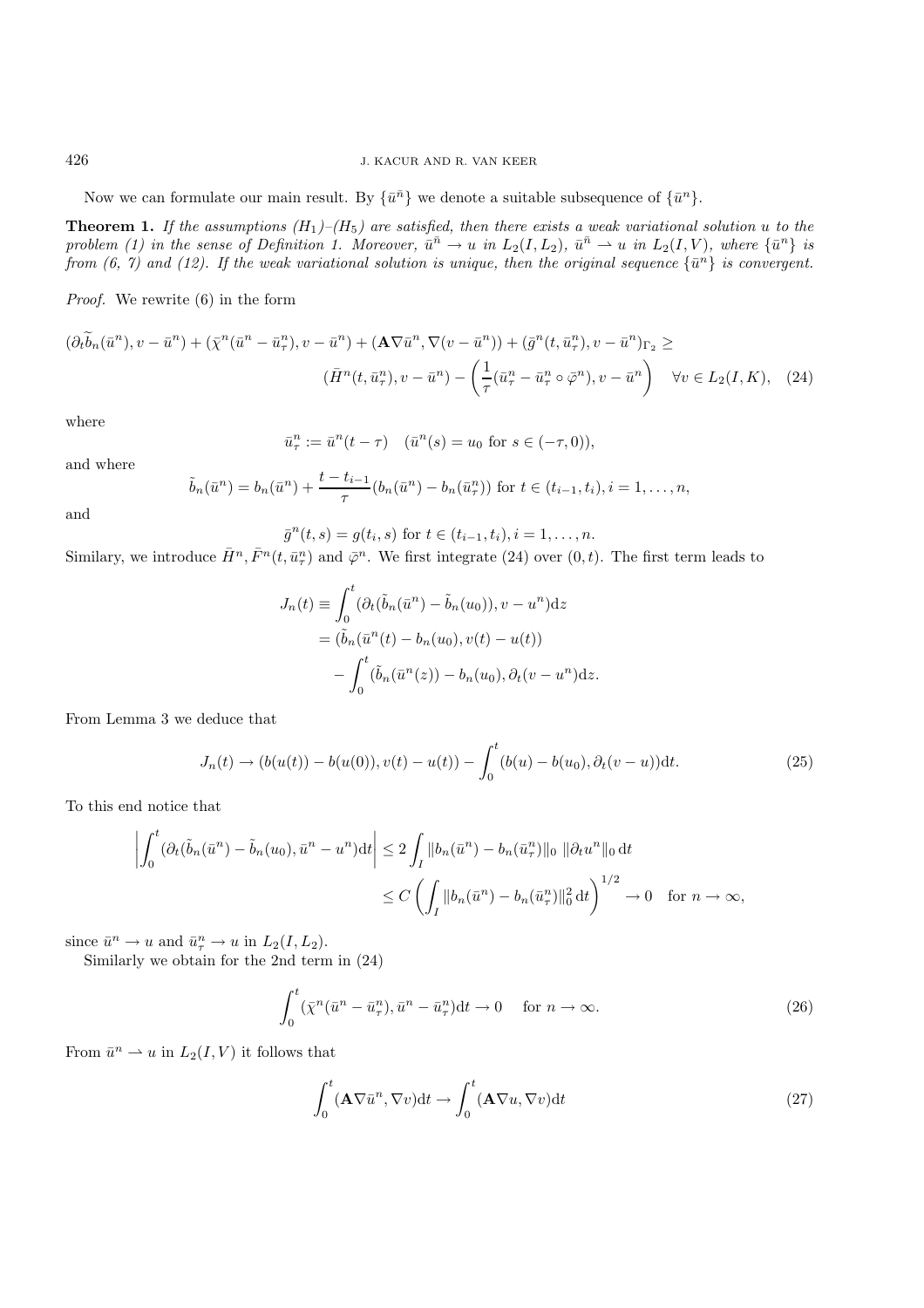and also

$$
\underline{\lim} \int_0^t (\mathbf{A} \nabla \bar{u}^n, \nabla \bar{u}^n) dt \ge \int_0^t (\mathbf{A} \nabla u, \nabla u) dt,
$$
\n(28)

since  $\int_0^t (\mathbf{A} \nabla w, \nabla w) dt$  is convex in w and consequently lower semicontinuous.<br>From  $\bar{w}^n \to u$  in  $L_2(I, L_2)$  and from  $\bar{w}^n \to u$  in  $L_2(I, V)$  we have that  $\bar{w}^n$ .

From  $\bar{u}_\tau^n \to u$  in  $L_2(I, L_2)$  and from  $\bar{u}_\tau^n \to u$  in  $L_2(I, V)$  we have that  $\bar{u}_\tau^n \to u$  in  $L_2(I, L_2(\partial \Omega))$  – see (14) or [21]. Then, we have for the boundary term in (24)

$$
\int_0^t (\bar{g}^n(t, \bar{u}^n_\tau), v - \bar{u}^n)_{\Gamma_2} dt \to \int_0^t (g(t, u), v - u)_{\Gamma_2} dt.
$$
 (29)

Similarly, we obtain

$$
\int_0^t (\bar{H}^n(t, \bar{u}^n), v - \bar{u}^n) dt \to \int_0^t (f(t, u) - \text{div}_x \ \bar{F}(x, u), v - u) dt.
$$
 (30)

To take the limit  $n \to \infty$  in the last term of (24) we use the formula (16) and denote

$$
\nabla \bar{w}_{\tau}^{n} := \int_{0}^{1} \nabla \widetilde{u}_{\tau}^{n}(x + s(\bar{\varphi}^{n}(x) - x)) \mathrm{d}s.
$$

Due to (11) and Lemma 2,  $\{\nabla \bar{w}_{\tau}^n\}_{0}^{\infty}$  is bounded in  $L_2(I, V)$ . Thus  $\nabla \bar{w}_{\tau}^n \rightharpoonup \psi$  in  $L_2(I, L_2)$ . From

$$
\bar{w}_{\tau}^{n} - \bar{u}_{\tau}^{n} = \int_{0}^{1} (\tilde{u}_{\tau}^{n}(x + s(\bar{\varphi}^{n}(x) - x) - \bar{u}_{\tau}^{n})ds
$$

$$
= \int_{0}^{1} \int_{0}^{1} \nabla \tilde{u}_{\tau}^{n}(x + sr(\bar{\varphi}^{n}(x) - x)ds dr. \ \omega_{h} * \partial_{u} \bar{F}^{n}(x, \bar{u}_{\tau}^{n})\tau
$$

(for a.e.  $x$ ) we deduce that

$$
\int_I \|\bar w_\tau^n - \bar u_\tau^n\|_0^2 \, \mathrm{d} t \leq C \|\bar u^n\|_{L_2(I,V)}^2 \tau \leq C\tau \to 0 \quad \text{for }\ n\to\infty
$$

since  $\|\omega_h * \partial_u \bar{F}(x, \bar{u}_\tau^n)\|_\infty \leq C$ .<br>Thus  $\bar{w}^n \to u$  in  $L_2(I, L_2)$ .

Thus,  $\bar{w}_\tau^n \to u$  in  $L_2(I, L_2)$ . Recalling that  $\nabla \bar{w}_\tau^n \to \psi$  in  $L_2(I, L_2)$  we have  $\psi \equiv \nabla u$ . From Lemma 3 and pothesis  $(H_2)$  we obtain  $\partial \bar{F}(x, \bar{w}_\tau^n) \to \partial F(x, y)$  in  $L_2(I, L_2)$  and consequently hypothesis  $(H_3)$  we obtain  $\partial_u \overline{F}(x, \overline{u}_\tau^n) \to \partial_u F(x, u)$  in  $L_2(I, L_2)$  and, consequently,

$$
\omega_h * \partial_u \overline{F}(x, \overline{u}_\tau^n) \to \partial_u \overline{F}(x, u)
$$
 a.e in  $\Omega \times I$ .

Therefore,

$$
\left[\omega_h * \partial_u \bar{F}(x, \bar{u}^n_\tau)\right](v - \bar{u}^n) \to \partial_u \bar{F}(x, u)(v - u) \quad \text{in } L_2(I, L_2)
$$

and

$$
\int_0^t (\bar{u}_\tau^n - \bar{u}_\tau^n \circ \varphi^n, v - \bar{u}^n) \to \int_0^t (\partial_u \bar{F}(x, u) \cdot \nabla u, v - u) dt.
$$
\n(31)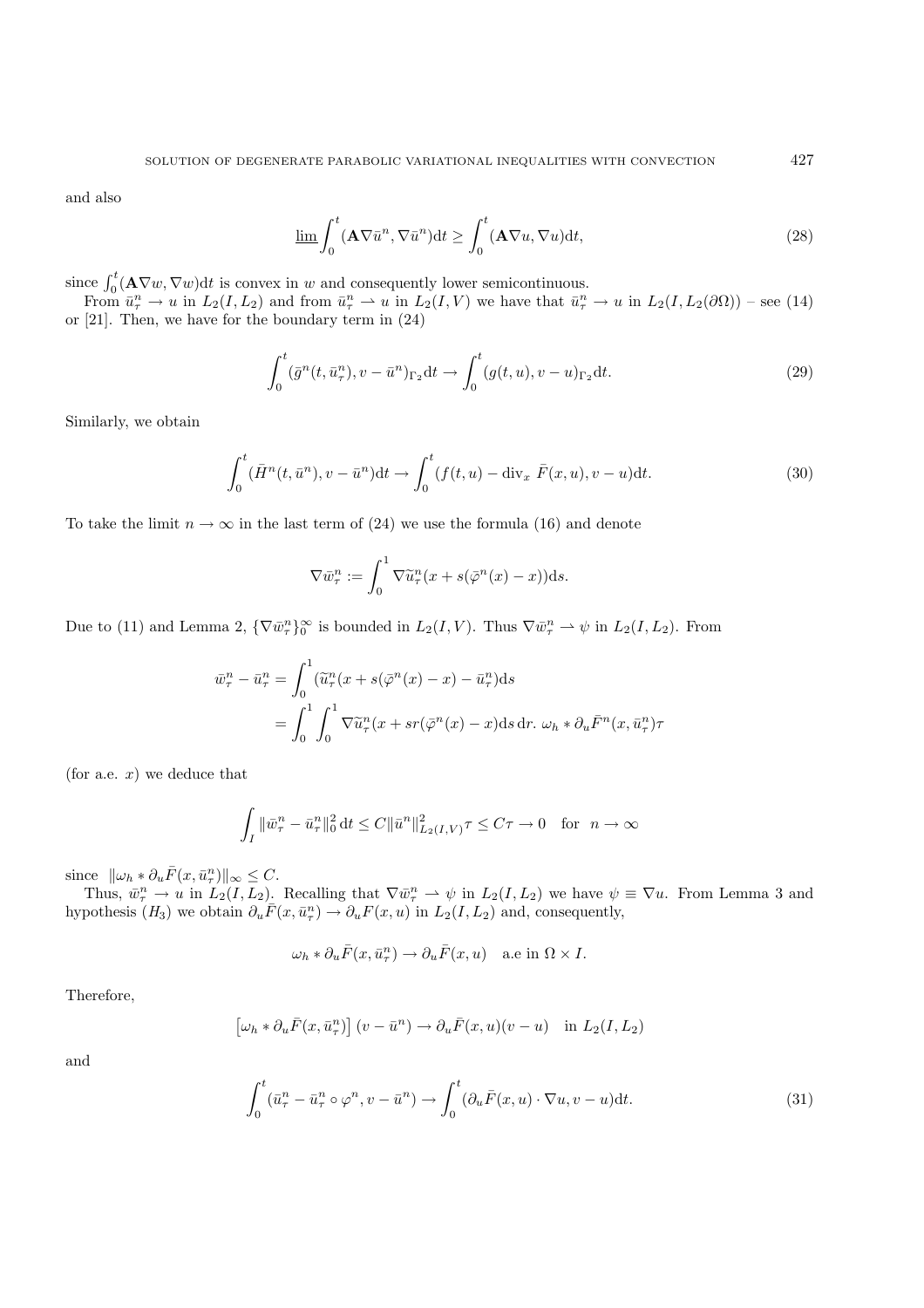Combining the limit results  $(25)-(31)$  in the inequality  $(24)$  we conclude that the function u from Lemma 3 satisfies the inequality

$$
(b(u(t)) - b(u_0), v(t) - u(t)) - \int_0^t (b(u) - b(u_0), \partial_t (v - u)) dz
$$
  
+ 
$$
\int_0^t (\mathbf{A} \nabla u, \nabla (v - u)) + (\text{div } \overline{F}(x, u), v - u) \ge
$$
  

$$
\int_0^t (f(s, u(s)), v(s)) - u(s)) ds \quad \text{a.e. } t \in I \quad \text{and} \quad \forall v \in L_2(I, K).
$$

Hence we conclude that u is a weak variational solution to (1). To show that  $\bar{u}^n \to u$  in  $L_2(I, V)$  we proceed in the following way. We put  $v = u(t)$  in (24) and integrate over  $(0, t)$ . Since  $\partial_t u^n \rightharpoonup \partial_t u$  and  $\tilde{b}_n(\bar{u}_n) \to b(u)$  in  $L_2(I, L_2)$  we find by the same arguments as before (see (25)) that  $J_n \to 0$  for  $n \to \infty$ . Next, the elliptic part gives

$$
\int_0^t (\mathbf{A} \nabla \bar{u}^n, \nabla (\bar{u}^n - u)) = \int_0^t (\mathbf{A} \nabla (\bar{u}^n - u), \nabla (\bar{u}^n - u)) - C_n \ge C_e \int_0^t \|\nabla (\bar{u}^n - u)\|_0^2 dt - C_n,
$$

with

$$
C_n = \int_0^t (\mathbf{A} \nabla u, \nabla (\bar{u}^n - u)) \to 0 \quad \text{for } n \to \infty
$$

since  $\bar{u}^n \rightharpoonup u$  in  $L_2(I, V)$ .

The remaining terms in (24) converge to 0 since  $\bar{u}^n, \bar{u}^n \to u$  in  $L_2(I, L_2(I, L_2)(I_2))$ . Sumarizing<br>the proof is complete the above arguments, we obtain  $\bar{u}^n \to u$  in  $L_2(I, V)$  and the proof is complete.

A stronger variational solution can be obtained when b is Lipschitz continuous. In that case we do not regularize b by  $b_n$  and in (6) and (7) we consider  $b_n \equiv b$ .

**Theorem 2.** Let the assumptions of Theorem 1, except of parts  $(i)$ –(iv) in hypothesis  $(H_1)$ , be satisfied. If, *additionally, b is Lipschitz continuous, then there exists a variational solution*  $u \in L_2(I, V)$ *, with*  $\partial_t b(u) \in$  $L_2(I,L_2)$  which satisfies (1). The convergence results of Theorem 1 hold and, moreover,  $\partial_t b(\bar{u}^n(t)) \rightharpoonup b(u)$  in  $L_2(I,L_2)$  where  $\bar{u}^n$  is from (6, 7) and (12), with  $b_n(s) \equiv b(s)$ . If the variational solution is unique, then the *original sequences*  $\{\bar{u}^n\}$ ,  $\{b_n(\bar{u}^n)\}$  *are convergent.* 

*Proof.* We obtain the same *a priori* estimates as in Lemma 2 and compactness result as in Lemma 3. From the last estimate of Lemma 2 we obtain

$$
\sum_{i=1}^n \|\frac{b(u_i) - b(u_{i-1})}{\tau}\|_0^2 \tau \le C \sum_{i=1}^n \left(\frac{b(u_i) - b(u_{i-1})}{\tau}, \frac{u_i - u_{i-1}}{\tau}\right) \tau \le C.
$$

Then,  $\partial_t \tilde{b}_n(\bar{u}^n) \rightharpoonup \chi$  in  $L_2(I, L_2)$ . By the same arguments as in Lemma 3 we have  $b_n(\bar{u}^n) \rightharpoonup b(u)$ ,  $\bar{u}^n \rightharpoonup u$  in  $L_2(I, L_2)$ . From the estimate  $L_2(I, L_2)$ . From the estimate

$$
\sum_{i=1}^{n} \left\| \widetilde{b}_n(\bar{u}^n) - b_n(\bar{u}^n) \right\|_0^2 \tau \le 2\tau \sum_{i=1}^{n} \left\| \frac{b(u_i) - b(u_{i-1})}{\tau} \right\|_0^2 \tau \to 0
$$

we deduce that  $b_n(\bar{u}^n) \to b(u)$ , which, together with the weak convergence of  $\partial_t \bar{b}_n(\bar{u}^n)$ , implies that  $\chi \equiv \partial_t b(u)$ .<br>This readily leads to This readily leads to

$$
\int_{t}^{t+z} \left( \partial_t \tilde{b}_n(\bar{u}^n), v - \bar{u}^n \right) dt \to \int_{t}^{t+z} (\partial_t b(u), v - u) dt \quad \forall t \in I
$$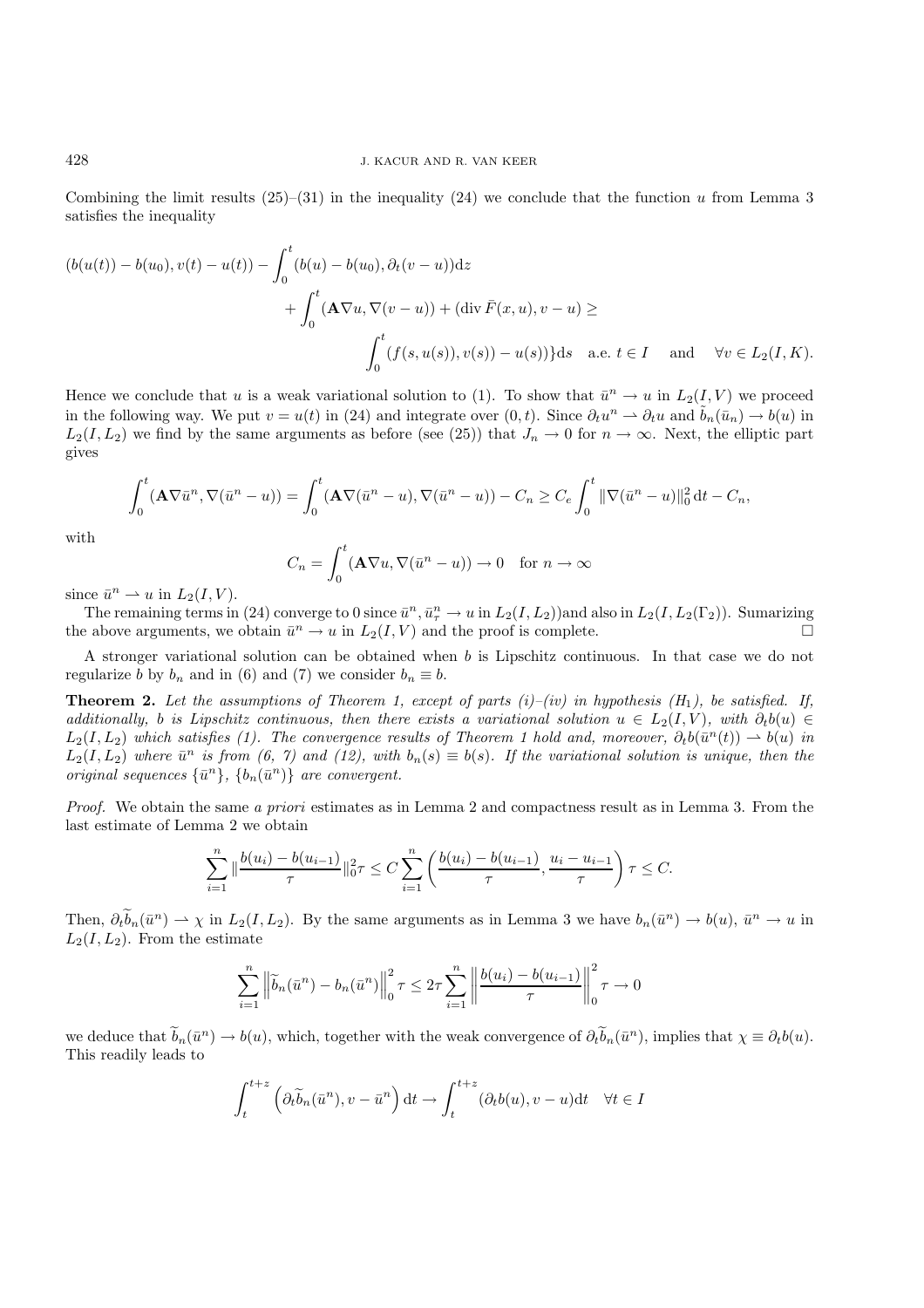for any  $0 < z \le z_0$ . Next, we integrate (24) over  $(t, t + z)$  and take the limit for  $n \to \infty$  and conclude that  $u \in L_2(I, K)$  satisfies (1) for a e  $t \in I$ . The rest of the proof is the same as in Theorem 1  $u \in L_2(I, K)$  satisfies (1) for a.e.  $t \in I$ . The rest of the proof is the same as in Theorem 1.

**Remark 3.** The uniqueness results for (1) are discussed in [1] and [27] under some additional structural assumptions on  $\bar{F}(x, u)$ .

**Remark 4.** The results of Theorem 1 and Theorem 2 also hold in the case that approximated characteristics  $\varphi$  are considered. One can verify that the problem  $\langle z \rangle$  for disaturated-saturated now, governed by rieflard's equation expressed in terms of Van Genuchten-Mualem's model in the unsaturated zone and extended to  $(4)$  $\tilde{\varphi}^i$  are considered. One can verify that the problem (2) for unsaturated-saturated flow, governed by Richard's for the saturated zone, satisfies the assumptions made in Theorem 1.

#### 4. Full discretization scheme

The approximation  $\{\bar{u}^n\}$  of (1) have been obtained by means of  $u_i$ ,  $i = 1, \ldots, n$ , which are determined by a linear elliptic variational inequality (6). The numerical realization of (6) can be performed by projection on finite dimensional spaces, *cf.* [14].

In the case of variational equations, the space V is approximated by a finite dimensional subspace  $V_\lambda \subset V$ , such that  $V_{\lambda} \to V$  in canonical sense, for  $\lambda \to 0$ , *e.g.* by using finite element spaces. In our variational problem we have to approximate K by a finite dimensional space  $K_{\lambda}$ . We shall assume (see [14])

(H<sub>6</sub>)  $K_{\lambda}$  is a closed convex set in  $V_{\lambda}$  and the following conditions are satisfied:

- (i)  $\forall v \in K, \exists v_\lambda \in K_\lambda \text{ with } v_\lambda \to v \text{ in } V, \text{ for } \lambda \to 0$
- (ii) If  $u_{\lambda} \in K_{\lambda}$  and  $u_{\lambda} \to u$  in V for  $\lambda \to 0$ , then  $u \in K$ .

We can easily verify that if  $K_{\lambda} = K \cap V_{\lambda}$ ,  $(K \equiv \{v \in V : V \geq 0\})$ , in our motivating problem of Section 1, then the assumption  $(H_6)$  is satisfied. Now, let  $u_i^{\lambda} \in K_{\lambda}$  be the solution of the following variational inequality  $(see (6))$ 

$$
\frac{1}{\tau} \left( \lambda_i \left( u_i^{\lambda} - u_{i-1} \right), v - u_i^{\lambda} \right) + \left( \mathbf{A} \nabla u_i^{\lambda}, \nabla \left( v - u_i^{\lambda} \right) \right) + \left( g \left( t, u_{i-1}^{\lambda} \right), v - u_i^{\lambda} \right)_{\Gamma_2} \ge \n\left( H \left( t_i, u_{i-1}^{\lambda} \right), v - u_i^{\lambda} \right) - \left( u_{i-1}^{\lambda} - u_{i-1}^{\lambda} \circ \varphi_{\lambda}^i, v - u_i^{\lambda} \right), \quad \forall v_{\lambda} \in K_{\lambda},
$$

where  $\varphi_{\lambda}^{i} := x - \tau \omega_{h} * \partial_{u} \bar{F}(x, u_{i-1}^{\lambda}).$ <br>By means of  $u^{\lambda}$   $(i-1, n)$ , where

By means of  $u_i^{\lambda}$ ,  $(i = 1, ..., n)$ , we construct the finite dimensional Rothe-function  $\bar{u}_{\alpha}(t)$ , where  $\alpha = (\tau, \lambda)$ . Explicitly,

$$
\bar{u}_{\alpha}(t) = u_{\alpha}^{\lambda} \quad \text{for } t \in (t_{i-1}, t_i), i = 1, \dots, n; \ \bar{u}_{\alpha}(0) = u_0^{\lambda} \in K_{\lambda}.
$$

Similary we introduce  $u_{\alpha}(t)$ . Now we will prove the convergence  $\bar{u}_{\alpha} \to u$  in the corresponding functional spaces when  $\alpha \to 0$  where u is a weak variational solution to (1) (in the sense of Def. 1). Let  $L\bar{\alpha}$  de when  $\alpha \to 0$ , where u is a weak variational solution to (1) (in the sense of Def. 1). Let  $\{\bar{\alpha}\}$  denote a subsequence of  $\{\alpha\}, \alpha \to 0$ .

**Theorem 3.** Let the assumptions  $(H_1)$ – $(H_6)$  be satisfied and let  $u_0^{\lambda} \to u_0$  in  $L_2(\Omega)$  for  $\lambda \to 0$ . Then  $\bar{u}_{\bar{\alpha}} \to u$ <br>in Le(LV) and h  $(\bar{u}_{\alpha}) \to h(u)$  in Le(LLe) for  $\alpha \to 0$  where u is a weak variational solut *in*  $L_2(I, V)$  *and*  $b_n(\bar{u}_{\bar{\alpha}}) \rightarrow b(u)$  *in*  $L_2(I, L_2)$  *for*  $\alpha \rightarrow 0$ *, where u is a weak variational solution to (1). If the variational solution is unique, then the original sequences are converging.*

*Proof.* We can use all *a priori* estimates for  ${\bar{u}_{\alpha}}$  that we have obtained in Section 3 for  ${\bar{u}^n}$ . We have  $\bar{u}_{\alpha}(t) \to u(t)$  for a.e.  $t \in I$  and  $\bar{u}_{\alpha} \to u$  in  $L_2(I, V)$ . We must verify that  $u \in L_2(I, K)$ . From the *a priori* estimates we have that  $\|\bar{u}_\alpha(t)\| \leq C$  for all  $t \in I$ . Then, at a fixed t we can choose a subsequence  $\{\bar{\alpha}\}\$  of  $\{\alpha\}$ so that  $\bar{u}_{\bar{\alpha}}(t) \rightharpoonup w_t$  in V. On the other hand  $\bar{u}_{\bar{\alpha}}(t) \rightharpoonup u(t)$  in  $L_2$  for a.e.  $t \in I$ . Hence,  $w_t \equiv u(t)$ . From this it follows that the original sequence  $\bar{u}_{\alpha}(t)$  weakly converges to  $u(t)$  in V for a.e.  $t \in I$ . Then,  $u(t) \in K$  because of  $(H_6)$ , (part (ii)). Thus,  $u \in L_2(I, K)$ . Now, we can follow the proof of Theorem 1. For any  $v \in L_2(I, K)$  we can construct a function  $v_{\lambda} \in L_2(I, K_{\lambda})$  so that  $v_{\alpha} \to v$  in  $L_2(I, V)$  – because of  $(H_6)$ , (part (i)). Next, we use a test function  $v_{\alpha}$  (in the place of v in (6)) and take the limit  $\alpha \to 0$ . We obtain that u is a weak variational solution to (1). To show the stronger convergence of  $\{\bar{u}_{\alpha}\}\$  we follow the proof of Theorem 1.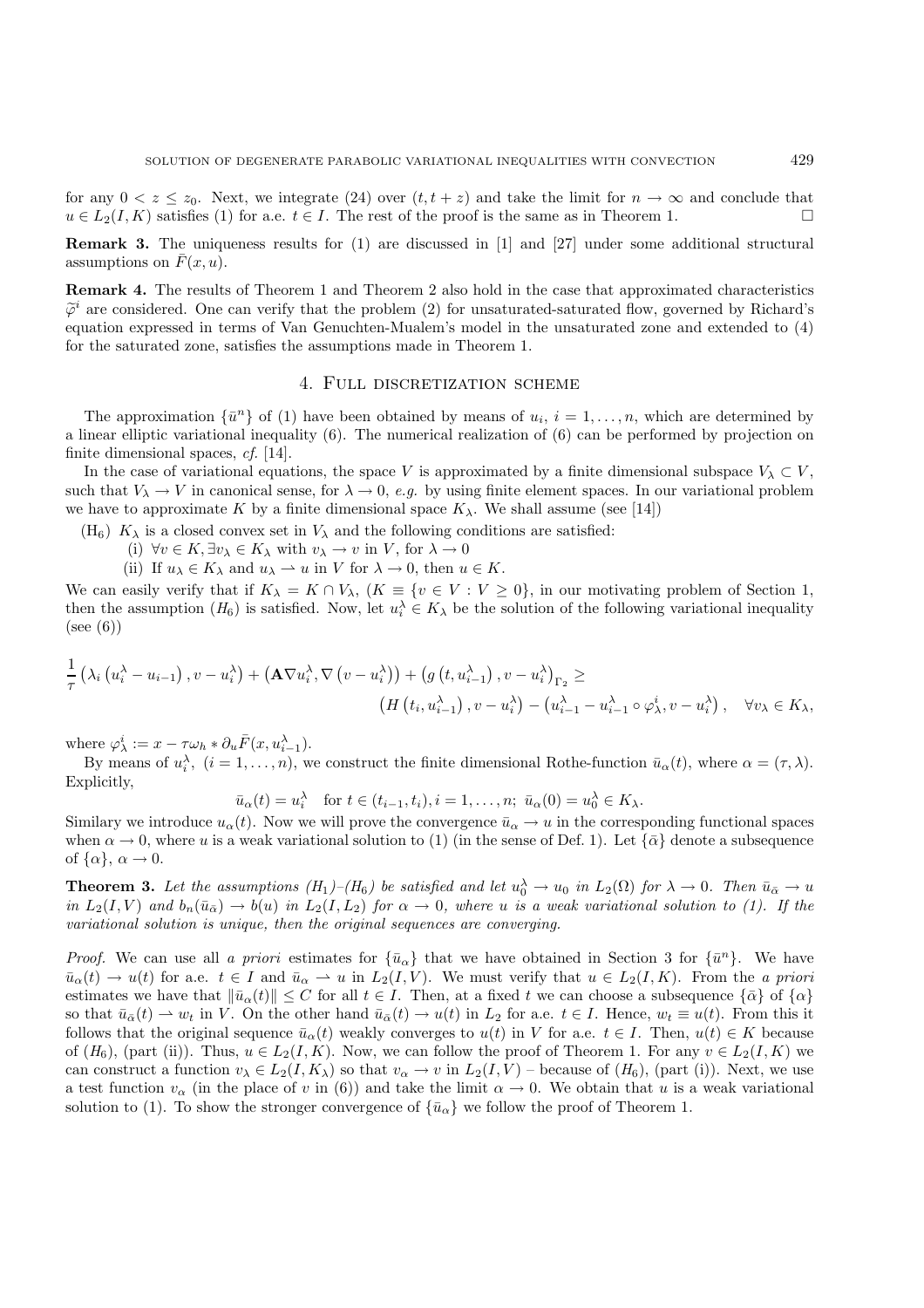Again, in the place of  $v = u$ , we take the test function  $v = v_\alpha \in L_2(I, K_\lambda)$  in (6) such that  $v_\alpha \to u$  in  $L_2(I, V)$ . We find that

$$
\int_I \|\nabla (\bar{u}_\alpha - v_\alpha)\|_0^2 dt \to 0 \quad \text{for} \quad \alpha \to 0.
$$

From this convergence and from the convergences  $\bar{u}_{\alpha} \to u$  in  $L_2(I, L_2)$  and  $v_{\alpha} \to u$  in  $L_2(I, V)$  for  $\alpha \to 0$ , we conclude that  $\bar{u}_{\alpha} \to u$  in  $L_2(I, V)$ . Thus the proof is complete conclude that  $\bar{u}_{\alpha} \to u$  in  $L_2(I, V)$ . Thus the proof is complete.

**Remark 5.** In the present paper we have focused on the convergence analysis of the approximation method. The practical implementation of the presented method, which is based on the concept of regularized characteristics, may proceed similarly as for the numerical experiments in [22]. The difference is that now at every time section  $t = t_i, i = 1, ..., n$  an elliptic variational inequality has to be solved by FEMs instead of an elliptic variational equality – however the transport parts remain the same. The crucial point in the implementation of the method of characteristics is the evaluation of the storativity integrals  $(u_{i-1} \circ \varphi_i, v)$ , which can lead to instabilities and to the violation of the mass balance. In [22] we have applied the method introduced in [7, 8]. The weak point is the preservation of mass, especially for larger time steps.

Another efficient method which is based on the method of characteristics and which is mass preserving is the ELLAM method, analysed in [11, 29]. Recently, two additional methods were developed. In the first one – see [16] – the transport part too is realized by means of splitting into directions parallel to the coordinate axes. In the second one – see [13] – "a flux-based method of characteristics" is introduced for FVMs using a general (unstructured) domain decomposition.

*Acknowledgements*. The authors gratefully acknowledge the financial support from the project BOF/GOA 12051598 of Ghent University. The first author was also partially supported by CEZ:J22/MSM: 2621 00001.

## **REFERENCES**

- [1] H.W. Alt and S. Luckhaus, Quasilinear elliptic-parabolic differential equations. *Math. Z.* **183** (1983) 311–341.
- [2] H.W. Alt, S. Luckhaus and A. Visintin, On the nonstationary flow through porous media. *Ann. Math. Pura Appl.* **CXXXVI** (1984) 303–316.
- [3] J. Babušikova, Application of relaxation scheme to degenerate variational inequalities. *Appl. Math.* **46** (2001) 419–439.
- [4] J.W. Barrett and P. Knabner, Finite element approximation of transport of reactive solutes in porous media. II: Error estimates for equilibrium adsorption processes. *SIAM J. Numer. Anal.* **34** (1997) 455–479.
- [5] J.W. Barrett and P. Knabner, An improved error bound for a Lagrange-Galerkin method for contaminant transport with non-lipschitzian adsorption kinetics. *SIAM J. Numer. Anal.* **35** (1998) 1862–1882.
- [6] J. Bear, *Dynamics of Fluid in Porous Media*. Elsevier, New York (1972).
- [7] R. Bermejo, Analysis of an algorithm for the Galerkin-characteristics method. *Numer. Math.* **60** (1991) 163–194.
- [8] R. Bermejo, A Galerkin-characteristics algorithm for transport-diffusion equation. *SIAM J. Numer. Anal.* **32** (1995) 425–455.
- [9] C.N. Dawson, C.J. Van Duijn and M.F. Wheeler, Characteristic-Galerkin methods for contaminant transport with nonequilibrium adsorption kinetics. *SIAM J. Numer. Anal.* **31** (1994) 982–999.
- [10] R Douglas and T.F. Russel, Numerical methods for convection dominated diffusion problems based on combining the method of characteristics with finite element or finite difference procedures. *SIAM J. Numer. Anal.* **19** (1982) 871–885.
- [11] R.E. Ewing and H. Wang, Eulerian-Lagrangian localized adjoint methods for linear advection or advection-reaction equations and their convergence analysis. *Comput. Mech.* **12** (1993) 97–121.
- [12] R. Eymard, M. Gutnic and D. Hilhorst, The finite volume method for Richards equation. *Comput. Geosci.* **3** (1999) 259–294.
- [13] P. Frolkovic, Flux-based method of characteristics for contaminant transport in flowing groundwater. *Computing and Visualization in Science* **5** (2002) 73–83.
- [14] R. Glowinski, J.-L. Lions and R. Tremolieres, *Numerical analysis of variational inequalities*, Vol. 8. North-Holland Publishing Company, *Stud. Math. Appl.* (1981).
- [15] A. Handlovicova, Solution of Stefan problems by fully discrete linear schemes. *Acta Math. Univ. Comenianae (N.S.)* **67** (1998) 351–372.
- [16] H. Holden, K.H. Karlsen and K.-A. Lie, Operator splitting methods for degenerate convection-diffusion equations II: numerical examples with emphasis on reservoir simulation and sedimentation. *Comput. Geosci.* **4** (2000) 287–323.
- [17] W. Jäger and J. Kačur, Solution of doubly nonlinear and degenerate parabolic problems by relaxation schemes. Math. Modelling *Numer. Anal.* **29** (1995) 605–627.
- [18] J. Kaˇcur, Solution of some free boundary problems by relaxation schemes. *SIAM J. Numer. Anal.* **36** (1999) 290–316.